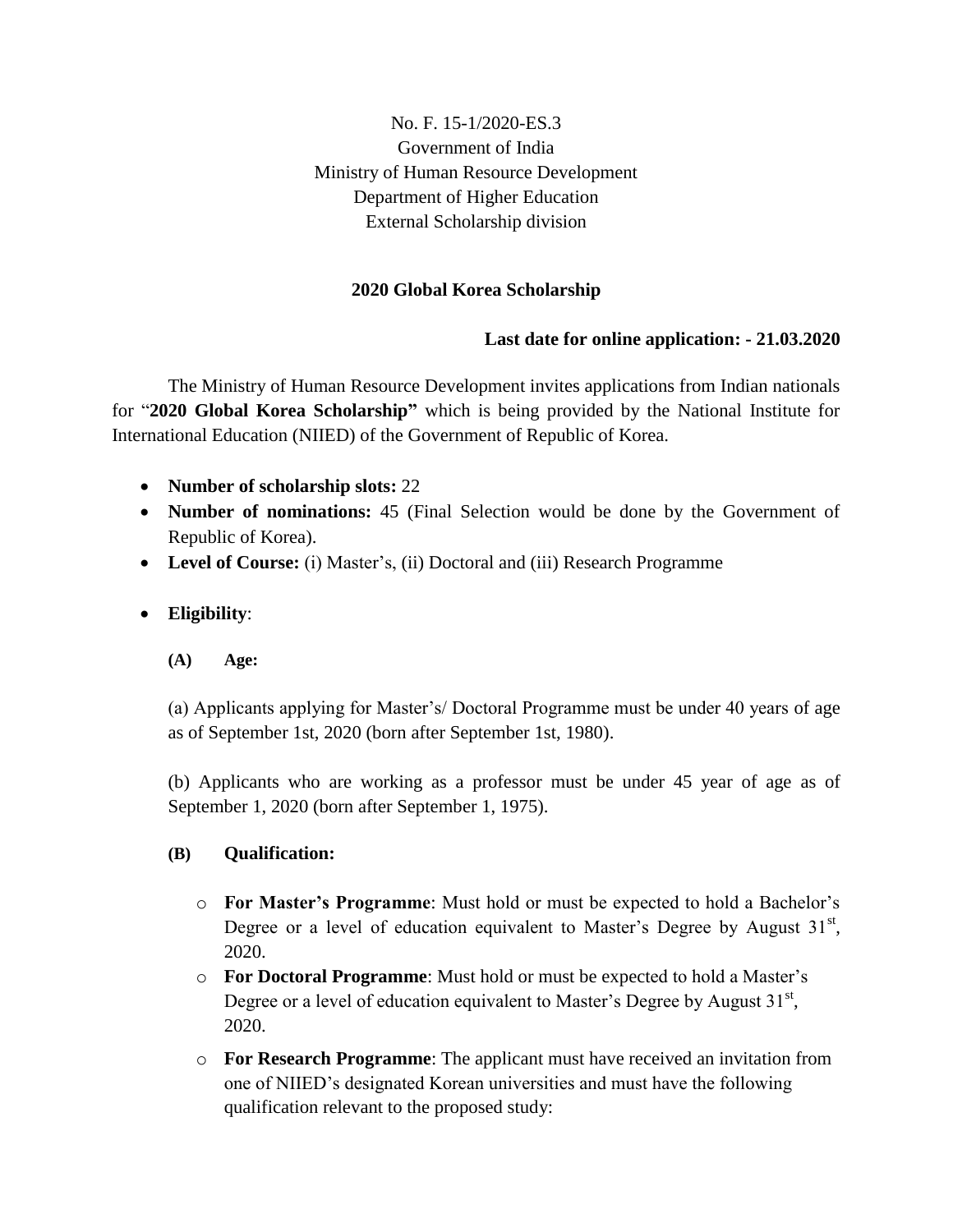(a) Postdoctoral Research Program: Applicants must hold a Doctoral degree or a level of education equivalent to a doctoral degree by August 31st, 2020

(b) Professor Exchange Program: Applicants must hold a Master's degree or a level of education equivalent to or higher than a Master's degree by August 31st, 2019

(c) Program for Education, Science, Culture, (International Professionals): Applicant must hold or be expected to hold a Master's degree or a level of education equivalent to or higher than a Master's degree by August 31st, 2019

**(C)** Other conditions as set out by the Government of Republic of Korea (please refer to the enclosed guidelines for the scholarship).

**(D)** Apart from the above criteria, the applicant must fulfill the following condition:

Candidates who have already been abroad for study/training/specialization either on scholarship or on their own for a period exceeding six months are eligible to apply only if they have been in India for at least two consecutive years after returning from abroad as on 21.03.2020.

- **Scholarship benefits:** For details about the scholarship benefits, please refer to enclosed guidelines.
- Students may download the application form booklet in word document format from the following link: [http://studyinkorea.go.kr](http://studyinkorea.go.kr/en/sub/gks/selectBoardArticle.do)**. The applicants are requested to go through the information available on the website before applying to this scholarship.**
	- **Application:** 
		- $\triangleright$  Applicants are required to apply online on the Ministry's applicationportal [http://proposal.sakshat.ac.in/scholarship.](http://proposal.sakshat.ac.in/scholarship) The last date for online application is **21.03.2020**.
		- Applicants are required to submit **four copies** of the prescribed 2020 Global Korea Scholarship application form available on the aforementioned Korean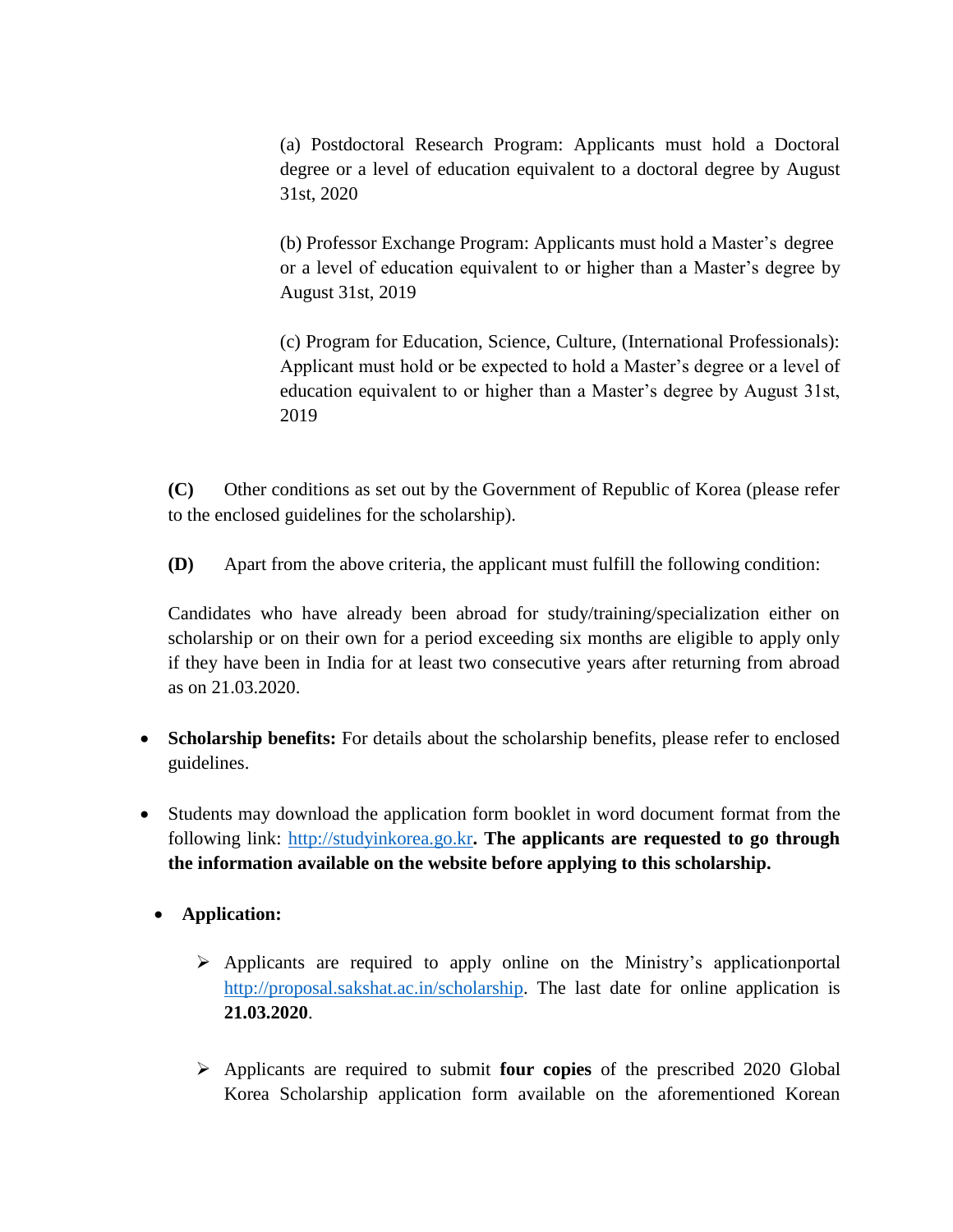Government website duly filled along with the supporting documents, by 21.03.2020 to **the Under Secretary (Scholarship), Ministry of Human Resource Development, Department of Higher Education, West Block-1, 2nd Floor, Wing-6, R. K. Puram, New Delhi- 110066.**

#### **Documents required:**

Scanned copy of the following documents needs to be uploaded at the time of online application at<http://proposal.sakshat.ac.in/scholarship> .

- $\triangleright$  Marks sheet and certificate for Secondary Examination
- $\triangleright$  Marks sheet and certificate for Higher Secondary Examination
- Last Grade Card available (in case of appearing candidates) or Degree Certificate in case of already passed candidates.
- Bachelor's/Master's/Doctoral degree or equivalent.

#### **Note:**

(i) Candidates are required to obtain transcript from their university/institution.

(ii) Applicants who are currently in the last semester/year of his/her study are required to upload the transcript up to the semesters/years completed and need to mention the passing year as 2020.

(iii) **Candidates are advised NOT to use Camscanner app for scanning their application form and supporting documents. All files to be submitted/uploaded must be of .pdf file extension (jpeg/jpg etc. are not allowed). Size of the application form and other supporting documents to be uploaded on SAKSHAT Portal must be below 750 Kb.** 

#### **Criteria for nomination:**

The following criteria would be adopted for shortlisting the candidates:

i) The merit list would be drawn by giving weightage to Centrally Funded Educational Institutions (CFEI's)/Institution of National Importance and NAAC accredited institutions, from where the candidate is pursuing or has completed his/her qualifying exam.

ii) In case of tie, weightage would be given to the marks obtained in the last qualifying exam.

iii) Nominations would be made in a proportional manner with regards to the number of applications received course-wise and the desired field of study i.e. Liberal Arts and Social Science; Science, Technology and Engineering; Arts and Sports.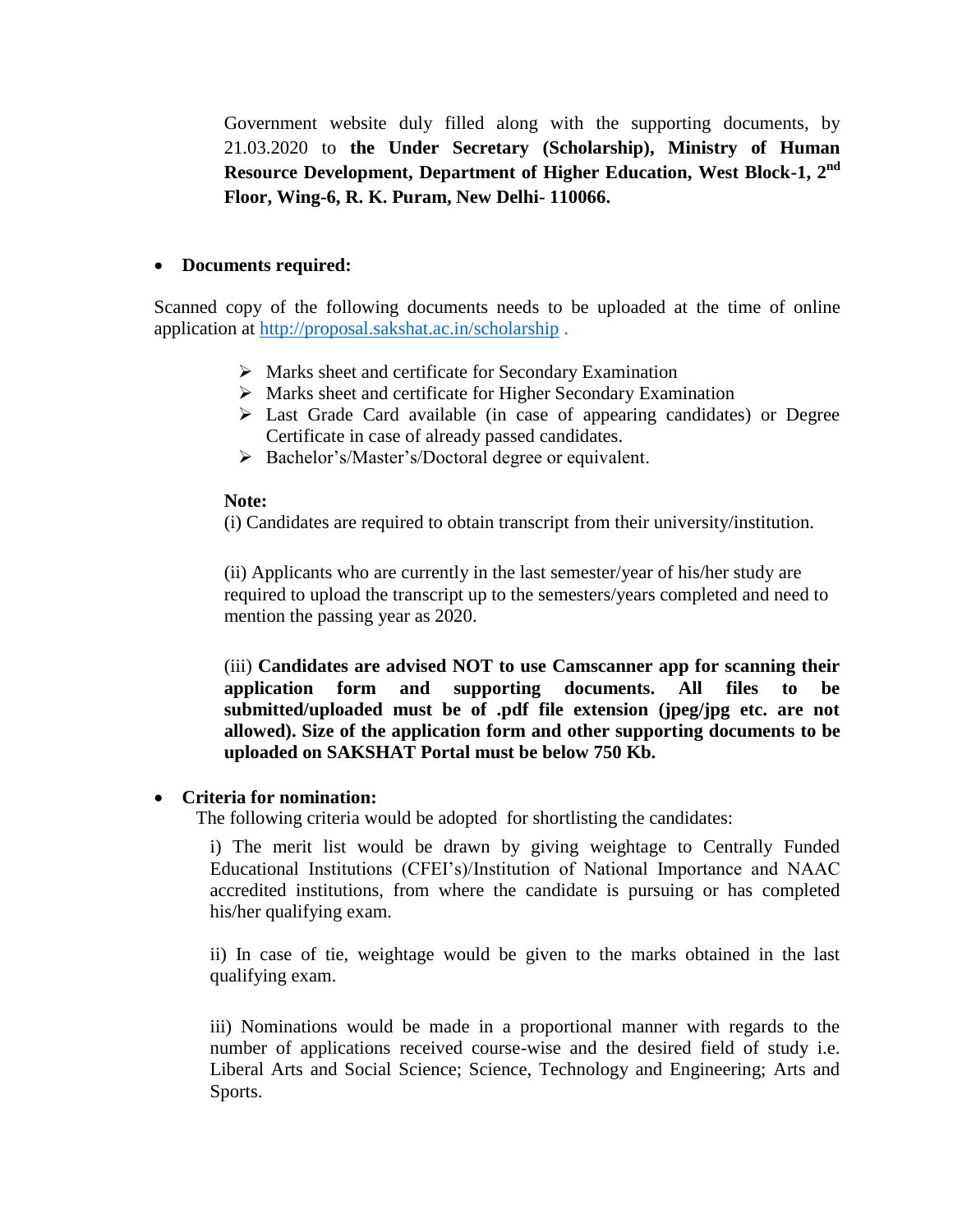#### **Important notes:**

- Employed candidates must obtain 'No Objection Certificate' from their employer. In case of Government servant, cadre clearance is a must.
- $\triangleright$  Canvassing in any form & suppression of any fact in the application will disqualify the candidature of the applicant.
- $\triangleright$  All information regarding the aforementioned scholarship would be made available on Ministry's website i.e.<http://mhrd.gov.in/scholarships> . Queries may be directed by email at [es3.edu@nic.in](mailto:es3.edu@nic.in) or by telephone at 011-26172492 (between 3:00 PM and 5:00 PM).
- $\triangleright$  All communication to nominated candidates would be made on their registered email.

#### **Encl: Scheme Guidelines**

Kailash chandra

(Kailash Chandra) Section Officer (External Scholarship) Dated the 03 March 2020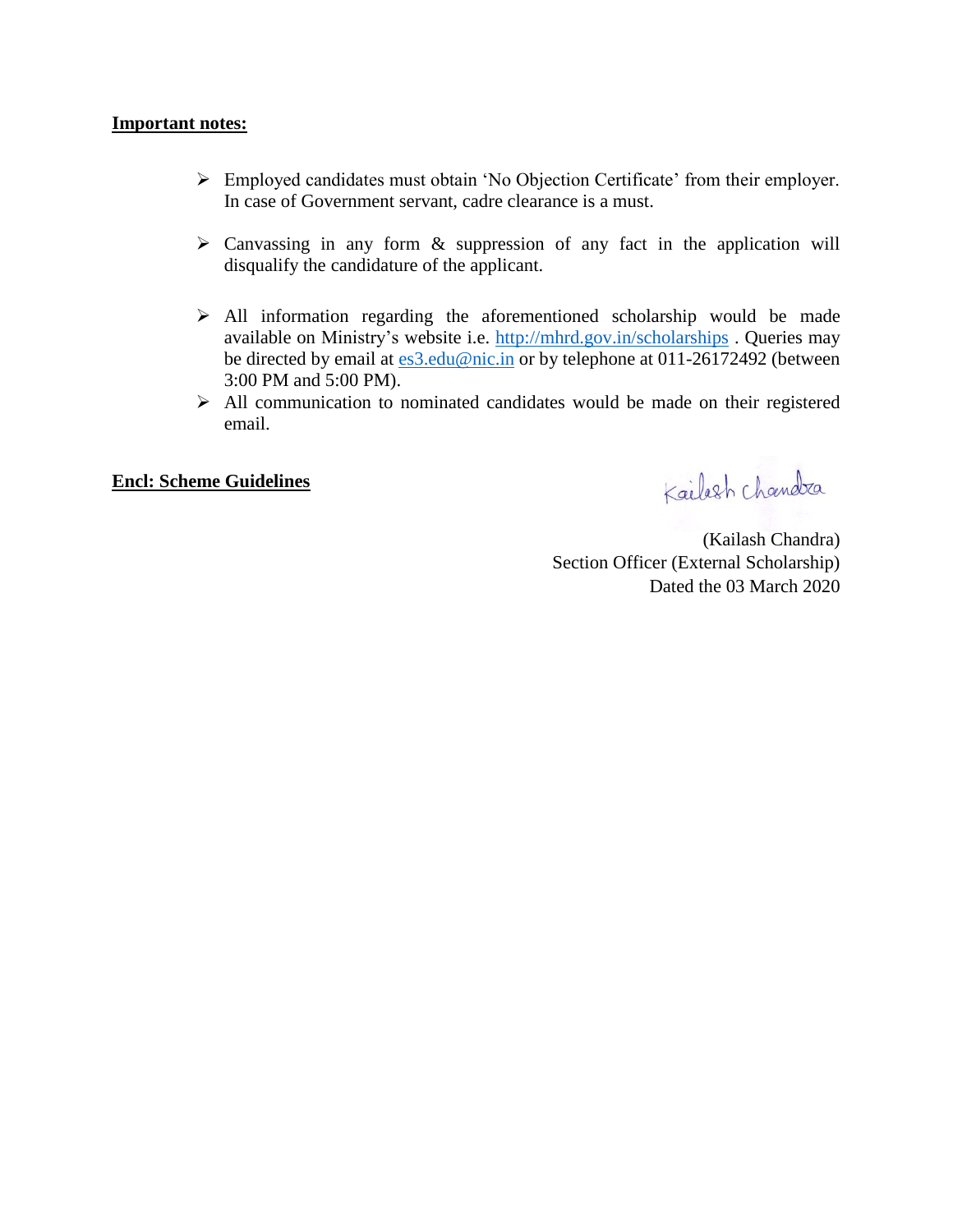

# 2020 Global Korea Scholarship

# Application Guidelines for Graduate Degrees

# 2020 정부초청외국인 대학원 장학생 모집 요강

# 2020. 2.

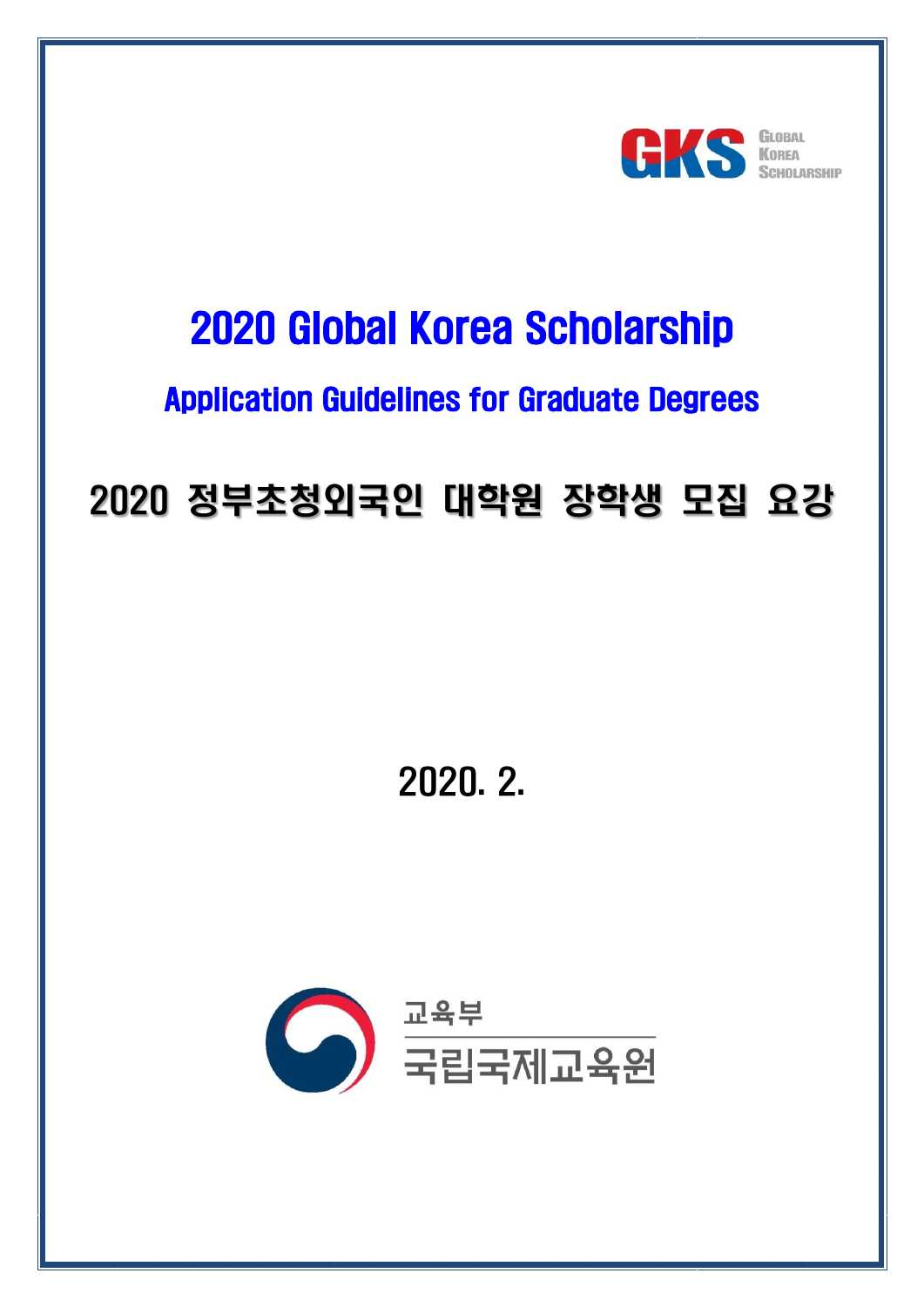# **INDEX**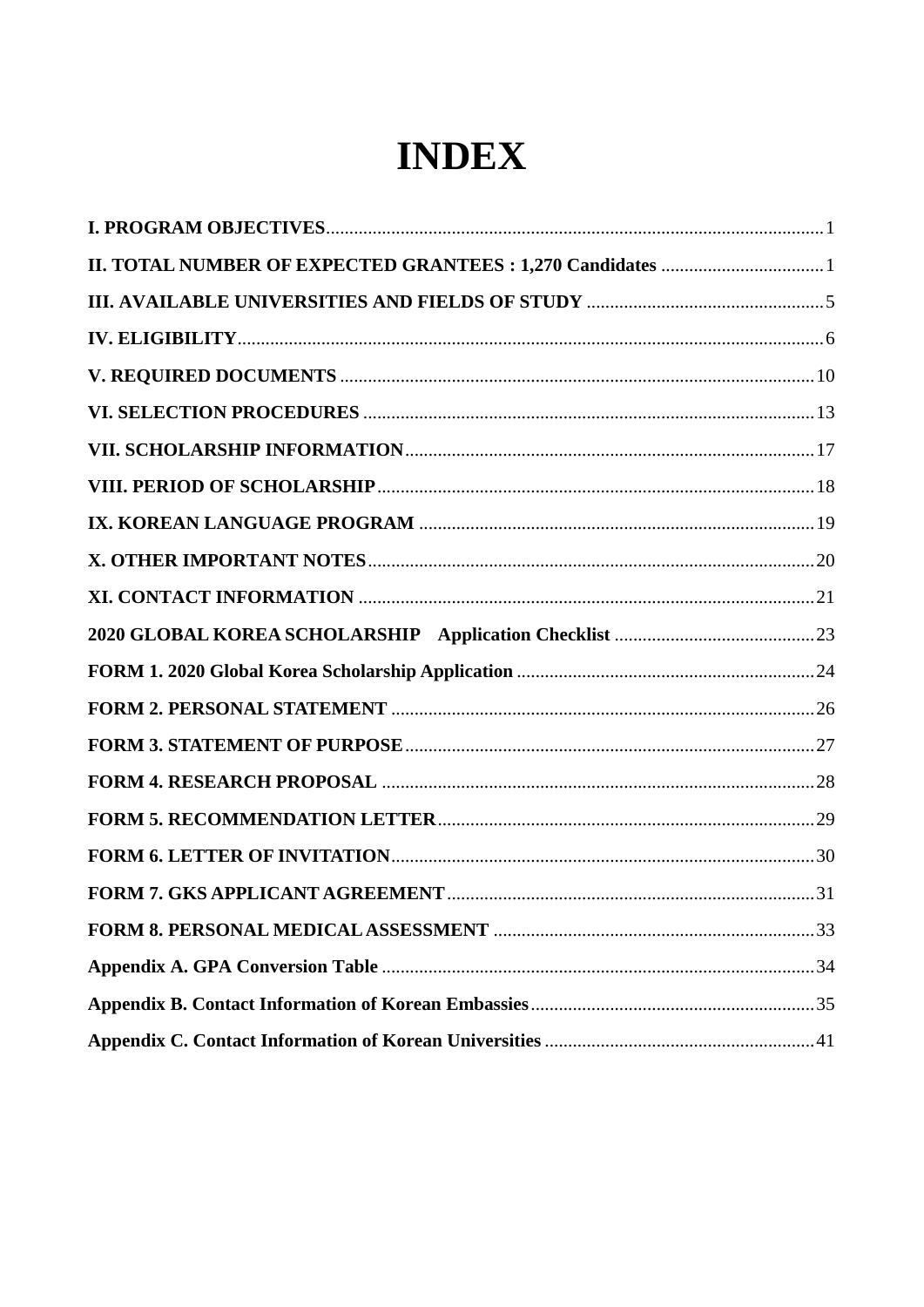# **Global Korea Scholarship Application Guidelines for Graduate Degrees**

# <span id="page-6-0"></span>I. **PROGRAM OBJECTIVES**

○ Global Korea Scholarship is designed to provide international students with opportunities to study at higher educational institutions in Korea for graduate-level degrees, which will enhance international education exchange and deepen mutual friendship between Korea and participating countries. ※ As Korean Government Scholarship Programs have been integrated and branded as Global Korea

Scholarship in 2010, the name is changed to **GKS** (Global Korea Scholarship).

# <span id="page-6-1"></span>II. **TOTAL NUMBER OF EXPECTED GRANTEES** : **1,270 Candidates**

#### **1. Graduate Degrees (Master's and Doctoral program): 1,260 Candidates**

○ GKS Quota reserved for the Embassy Track: **650 Candidates**

(**606** General candidates + **20** Overseas Koreans + **30** Korean Language Teaching Professionals)

| No.            | <b>Country &amp; Region</b> | <b>Ouota</b>   | No. | <b>Country &amp; Region</b> | <b>Ouota</b>   | No. | <b>Country &amp; Region</b> | <b>Quota</b>   |
|----------------|-----------------------------|----------------|-----|-----------------------------|----------------|-----|-----------------------------|----------------|
| 1              | Afghanistan                 | 4              | 24  | Burundi                     | $\mathbf{1}$   | 47  | Fiji                        | $\overline{2}$ |
| $\overline{2}$ | Albania                     | $\mathbf{1}$   | 25  | Cambodia                    | 10             | 48  | Finland                     | 3              |
| 3              | Algeria                     | $\overline{2}$ | 26  | Canada                      | 3              | 49  | France                      | 3              |
| 4              | Angola                      | $\overline{2}$ | 27  | Canada-Quebec               | $\overline{c}$ | 50  | Gabon                       | 3              |
| 5              | Argentina                   | 3              | 28  | Chile                       | 3              | 51  | Gambia, The                 | $\mathbf{1}$   |
| 6              | Armenia                     | 3              | 29  | China                       | 31             | 52  | Georgia                     | $\overline{4}$ |
| 7              | Australia                   | $\mathbf 1$    | 30  | Colombia                    | 4              | 53  | Germany                     | 5              |
| 8              | Austria                     | $\mathbf{1}$   | 31  | Comoros                     | $\mathbf{1}$   | 54  | Ghana                       | 5              |
| 9              | Azerbaijan                  | 6              | 32  | Congo, Republic of          | $\mathbf{1}$   | 55  | Greece                      | $\overline{2}$ |
| 10             | Bahamas, The                |                | 33  | Costa Rica                  | 3              | 56  | Guatemala                   | $\overline{2}$ |
| 11             | <b>Bahrain</b>              | $\mathbf{1}$   | 34  | Cote d'Ivoire               | 4              | 57  | Guyana                      | $\mathbf{1}$   |
| 12             | Bangladesh                  | 5              | 35  | Croatia                     | $\mathbf{1}$   | 58  | Haiti                       | 1              |
| 13             | <b>Barbados</b>             | $\overline{2}$ | 36  | Czech Republic              | $\overline{2}$ | 59  | Honduras                    | $\overline{2}$ |
| 14             | <b>Belarus</b>              | $\overline{2}$ | 37  | Denmark                     | 1              | 60  | Hong Kong                   | $\overline{2}$ |
| 15             | Belgium                     | $\overline{2}$ | 38  | Dominican Republic          | 3              | 61  | Hungary                     | 3              |
| 16             | Benin                       | 1              | 39  | DR Congo                    | 3              | 62  | India                       | 22             |
| 17             | Bolivia                     | $\overline{2}$ | 40  | Ecuador                     | 8              | 63  | Indonesia                   | 26             |
| 18             | Bosnia and Herzegovina      | $\mathbf{1}$   | 41  | Egypt                       | $\overline{4}$ | 64  | Iran                        | $\mathbf{1}$   |
| 19             | <b>Botswana</b>             | $\overline{2}$ | 42  | El Salvador                 | 3              | 65  | Iraq                        | $\overline{3}$ |
| 20             | <b>Brazil</b>               | 6              | 43  | <b>Equatorial Guinea</b>    | $\mathbf{1}$   | 66  | Ireland                     | $\mathbf{1}$   |
| 21             | <b>Brunei</b>               | 4              | 44  | Eritrea                     |                | 67  | Israel                      | 3              |
| 22             | Bulgaria                    | 8              | 45  | Estonia                     |                | 68  | Italy                       | $\overline{4}$ |
| 23             | <b>Burkina Faso</b>         | 1              | 46  | Ethiopia                    | $\overline{7}$ | 69  | Jamaica                     | $\mathbf{1}$   |

- **Embassy Track Quota** for **General Applicants**: **606 Candidates from 145 Regions**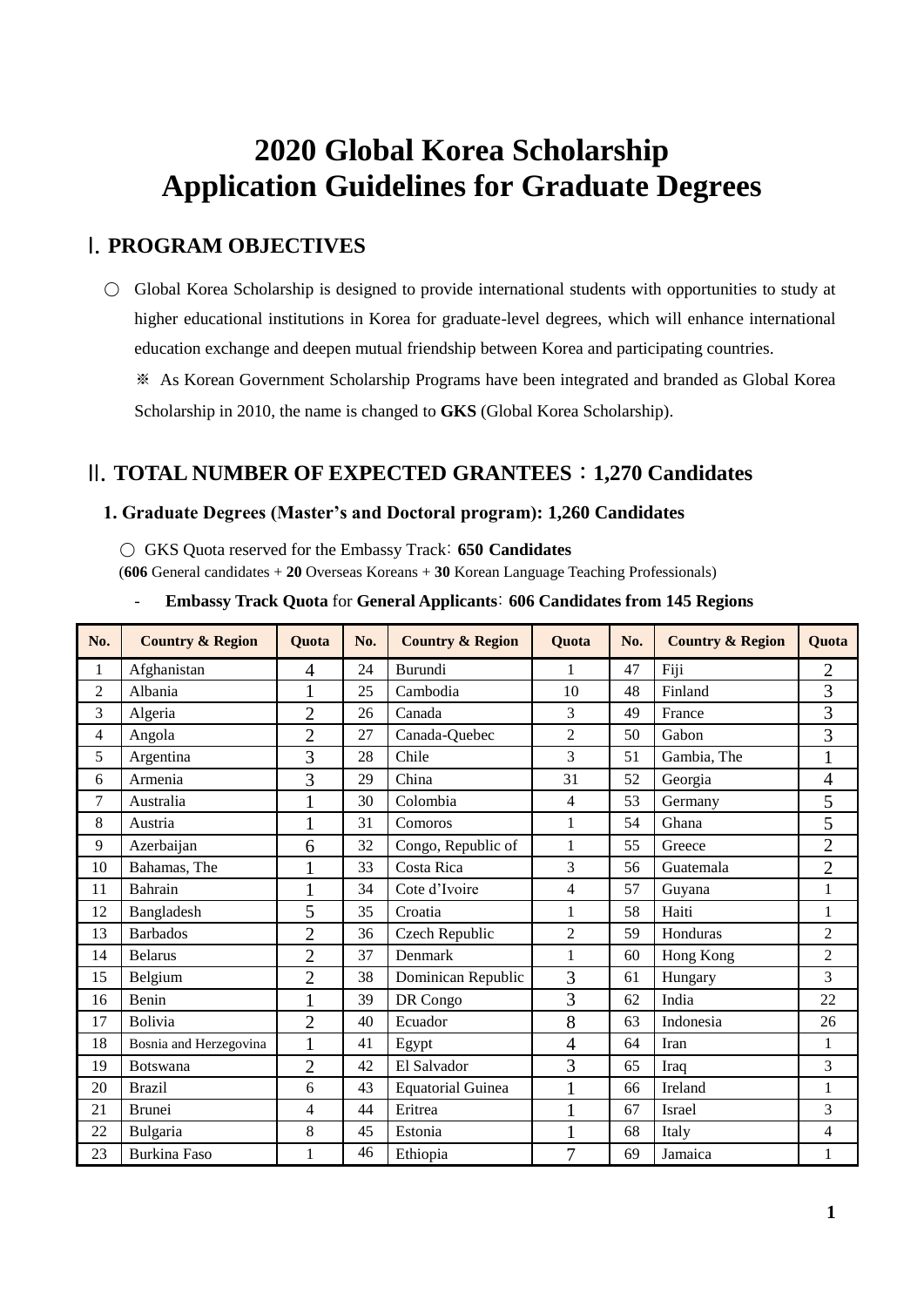| No.    | <b>Country &amp; Region</b> | Quota          | No. | <b>Country &amp; Region</b>         | Quota          | No. | <b>Country &amp; Region</b> | Quota          |  |
|--------|-----------------------------|----------------|-----|-------------------------------------|----------------|-----|-----------------------------|----------------|--|
| $70\,$ | Japan                       | 10             | 105 | Poland                              | $\mathbf{1}$   | 140 | U.S.A                       | 16             |  |
| 71     | Jordan                      | $\overline{3}$ | 106 | Portugal                            | $\mathbf{1}$   | 141 | Uzbekistan                  |                |  |
| 72     | Kazakhstan                  | 10             | 107 | Romania                             | $\overline{2}$ | 142 | Venezuela                   | $\overline{2}$ |  |
| 73     | Kenya                       | 5              | 108 | Russia                              | 15             | 143 | Vietnam                     | 28             |  |
| 74     | Kyrgyzstan                  | 9              | 109 | Rwanda                              | $\overline{4}$ | 144 | Zambia                      | $\overline{2}$ |  |
| 75     | Laos                        | 10             | 110 | Saint Vincent and the<br>Grenadines | $\mathbf{1}$   | 145 | Zimbabwe                    | $\mathbf{1}$   |  |
| 76     | Latvia                      | $\mathbf{1}$   | 111 | Saudi Arabia                        | $\mathbf{1}$   |     |                             |                |  |
| 77     | Lebanon                     | $\mathbf{1}$   | 112 | Senegal                             | $\overline{4}$ |     |                             |                |  |
| 78     | Lesotho                     | $\mathbf{1}$   | 113 | Serbia                              | 4              |     |                             |                |  |
| 79     | Libya                       | $\mathbf{1}$   | 114 | Singapore                           | 8              |     |                             |                |  |
| 80     | Madagascar                  | $\overline{2}$ | 115 | Slovakia                            | $\mathbf{1}$   |     |                             |                |  |
| 81     | Malawi                      | $\mathbf{1}$   | 116 | Slovenia                            | $\mathbf{1}$   |     |                             |                |  |
| 82     | Malaysia                    | 18             | 117 | Somalia                             | $\overline{2}$ |     |                             |                |  |
| 83     | Mauritania                  | $\mathbf{1}$   | 118 | South Africa                        | 3              |     |                             |                |  |
| 84     | Mauritius                   | $\mathbf{1}$   | 119 | Spain                               | $\overline{2}$ |     |                             |                |  |
| 85     | Mexico                      | 5              | 120 | Sri Lanka                           | 5              |     |                             |                |  |
| 86     | Mongolia                    | 14             | 121 | Sudan                               | 3              |     |                             |                |  |
| 87     | Montenegro                  | $\mathbf{1}$   | 122 | Sweden                              | $\mathbf{1}$   |     |                             |                |  |
| 88     | Morocco                     | 5              | 123 | Switzerland                         | $\mathbf{1}$   |     |                             |                |  |
| 89     | Mozambique                  | 3              | 124 | Syria                               | 1              |     |                             |                |  |
| 90     | Myanmar                     | 14             | 125 | Taiwan                              | $\overline{4}$ |     |                             |                |  |
| 91     | Namibia                     | $\mathbf{1}$   | 126 | Tajikistan                          | 6              |     |                             |                |  |
| 92     | Nepal                       | 3              | 127 | Tanzania                            | $\overline{3}$ |     |                             |                |  |
| 93     | Netherlands                 | $\mathbf{1}$   | 128 | Thailand                            | 13             |     |                             |                |  |
| 94     | New Zealand                 | $\mathbf{1}$   | 129 | Timor-Leste                         | 3              |     |                             |                |  |
| 95     | Nicaragua                   | $\mathbf{1}$   | 130 | <b>Togo</b>                         | $\mathbf{1}$   |     |                             |                |  |
| 96     | Nigeria                     | $\overline{4}$ | 131 | Trinidad and Tobago                 | $\overline{2}$ |     |                             |                |  |
| 97     | Norway                      | $\mathbf{1}$   | 132 | Tunisia                             | 5              |     |                             |                |  |
| 98     | Oman                        | 3              | 133 | Turkey                              | 6              |     |                             |                |  |
| 99     | Pakistan                    | 5              | 134 | Turkmenistan                        | 6              |     |                             |                |  |
| 100    | Palestine                   | $\mathbf{1}$   | 135 | Tuvalu                              | $\mathbf{1}$   |     |                             |                |  |
| 101    | Panama                      | $\overline{4}$ | 136 | Uganda                              | 5              |     |                             |                |  |
| 102    | Paraguay                    | $\overline{3}$ | 137 | Ukraine                             | 3              |     |                             |                |  |
| 103    | Peru                        | 5              | 138 | <b>United Kingdom</b>               | $\overline{4}$ |     |                             |                |  |
| 104    | Philippines                 | 13             | 139 | Uruguay                             | $\mathbf{1}$   |     |                             |                |  |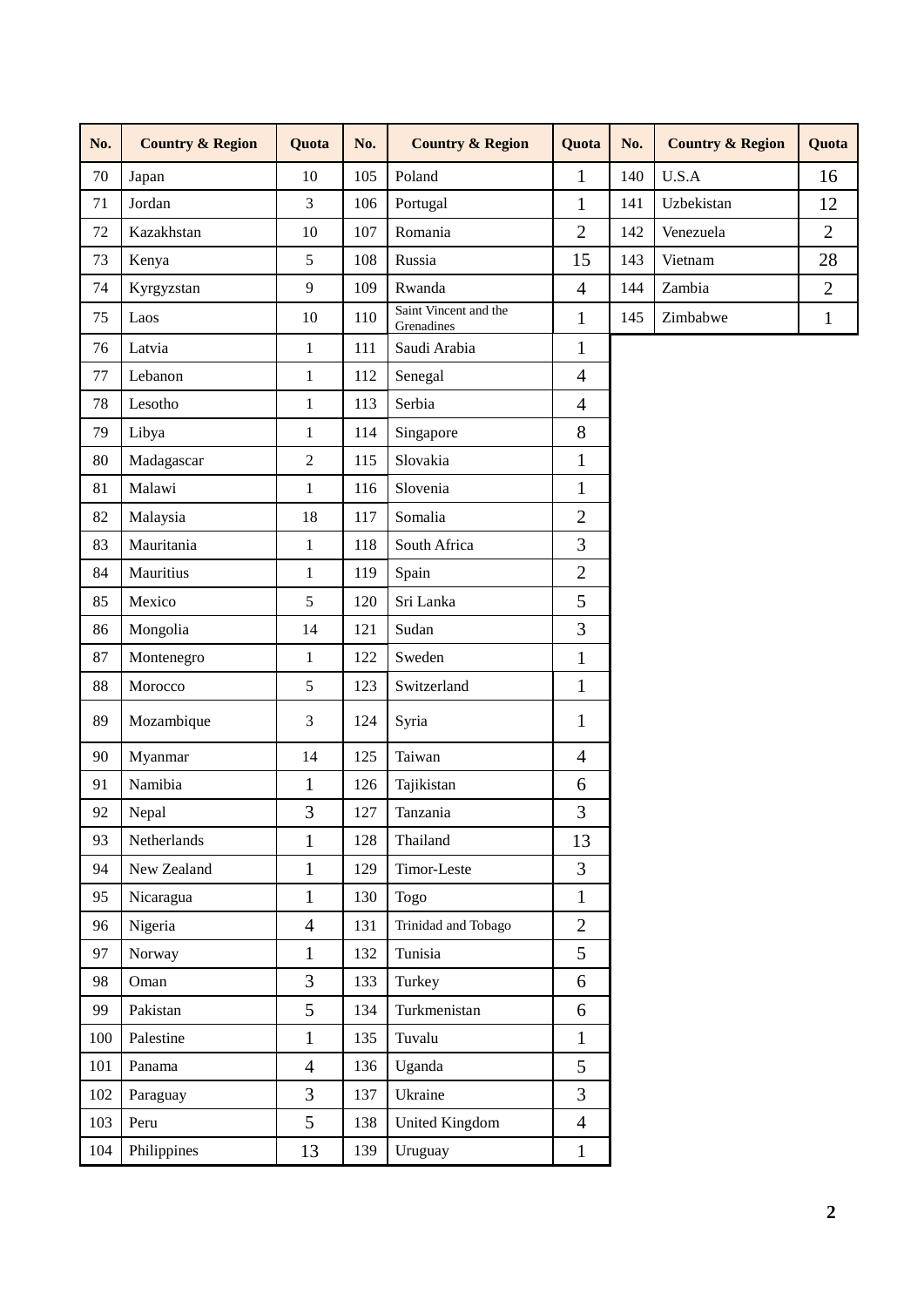- **Embassy Track Quota** for **Overseas Koreans**: **20 Candidates from 18 Countries**

※ *Overseas Koreans refer to ethnic Koreans who do not own Korean citizenships. They include Korean adoptees and offspring of Korean diaspora or Korean immigrants who live in countries out of the Korean peninsula.*

| No. | <b>Country &amp; Region</b> | Ouota | No. | <b>Country &amp; Region</b> | <b>Ouota</b> | No. | <b>Country &amp; Region</b> | <b>Ouota</b> |
|-----|-----------------------------|-------|-----|-----------------------------|--------------|-----|-----------------------------|--------------|
|     | Australia                   |       | ⇁   | France                      |              | 13  | Norway                      |              |
| 2   | Belgium                     |       | 8   | Germany                     |              | 14  | Russia                      |              |
| 3   | <b>Brazil</b>               |       | Q   | Japan                       |              | 15  | Sweden                      |              |
| 4   | Canada                      |       | 10  | Kazakhstan                  |              | 16  | Ukraine                     |              |
|     | China                       |       | 11  | Kyrgyzstan                  |              | 17  | <b>USA</b>                  |              |
| 6   | Denmark                     |       | 12  | <b>Netherlands</b>          |              | 18  | Uzbekistan                  |              |

#### - **Embassy Track Quota** for **Korean Language Teaching Professionals**: **30 Candidates from 24 Countries**

※ Korean Language Instructors include elementary and secondary school teachers, university lecturers, or professors who teach Korean language at a government-authorized education institution. The governmentauthorized education institution does not include for-profit afterschool academy, institution or organization.

| No. | <b>Country &amp; Region</b> | No.         | <b>Country &amp; Region</b>   | No. | <b>Country &amp; Region</b> |
|-----|-----------------------------|-------------|-------------------------------|-----|-----------------------------|
|     | Armenia                     | $\mathbf Q$ | Kazakhstan                    | 17  | Russia                      |
| 2   | Azerbaijan                  | 10          | 18<br>Singapore<br>Kyrgyzstan |     |                             |
| 3   | <b>Belarus</b>              | 11          | Laos                          | 19  | Tajikistan                  |
| 4   | <b>Brunei</b>               | 12          | Malaysia                      | 20  | Thailand                    |
| 5   | Cambodia                    | 13          | Moldova<br>21                 |     | Turkmenistan                |
| 6   | Georgia                     | 14          | Mongolia                      | 22  | Ukraine                     |
| 7   | India                       | 15          | Myanmar                       | 23  | Uzbekistan                  |
| 8   | Indonesia                   | 16          | Philippines                   | 24  | Vietnam                     |

- Embassy Track applicants must submit their application documents to the Embassy of the Republic of Korea in their respective countries of citizenship (refer to Appendix B for the list of Korean Embassies) and can apply to all available fields of study offered by **64 designated universities** (applicants can choose among universities in both Type A and Type B, but must include at **least one university from** Type B. Refer to III. Available Universities and Fields of Study).
- Refer to section VI. Selection Procedures for more details on the selection process.
- The quota allocation is decided based on the mutual agreements on cultural and education cooperation between Korea and the countries listed above.
- The quota allocated for Overseas Koreans is 20 and this is separately reserved for the overseas Koreans from 18 countries. The overseas Koreans submit their applications to the Korean embassies in 18 countries where they hold citizenship and will be selected among their own applicant pool.
- **The quota allocated for Korean Language Teaching Professionals is 30 and this is separately reserved for elementary and secondary school teachers, university lecturers, or**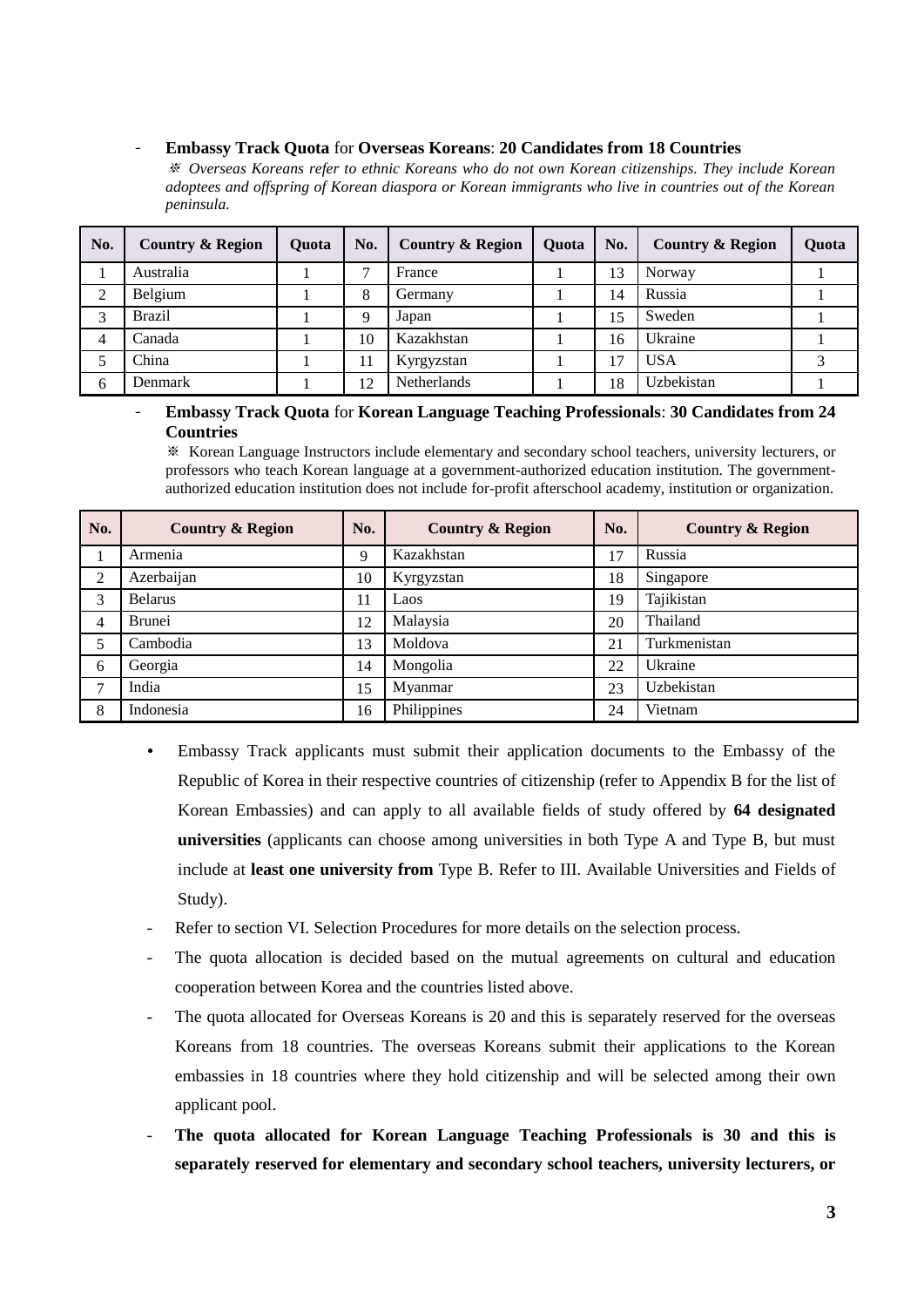**professors who teach Korean language. The relevant applicants submit their application to the Korean embassies in 24 countries where they hold citizenship and will be selected among their own pool.**

○ **GKS Quota reserved for the University Track**: **610 Candidates from 77 Countries**

**(430** General candidates + **180** Science & Engineering majors of Regional University applicants**)**

|                | Country &      | Quota          |                  |                          |     | Country &     | Quota           |                  |                |
|----------------|----------------|----------------|------------------|--------------------------|-----|---------------|-----------------|------------------|----------------|
| No.            | <b>Region</b>  | General        | Reg &            | Total                    | No. | <b>Region</b> | General         | Reg &            | Total          |
| $\mathbf{1}$   | Algeria        | $\overline{2}$ | $\boldsymbol{0}$ | 2                        | 40  | Liberia       | $\overline{2}$  | $\boldsymbol{0}$ | $\overline{c}$ |
| $\overline{2}$ | Armenia        | $\mathbf{1}$   | $\boldsymbol{0}$ | $\mathbf{1}$             | 41  | Lithuania     | $\overline{2}$  | $\boldsymbol{0}$ | $\overline{2}$ |
| 3              | Austria        | $\mathbf{1}$   | $\overline{0}$   | $\mathbf{1}$             | 42  | Malaysia      | 23              | 11               | 34             |
| $\overline{4}$ | Azerbaijan     | $\overline{7}$ | $\overline{2}$   | 9                        | 43  | Mauritania    | $\mathbf{1}$    | $\boldsymbol{0}$ | $\mathbf{1}$   |
| 5              | Bangladesh     | 5              | $\overline{4}$   | 9                        | 44  | Mexico        | 5               | 3                | $\,8\,$        |
| 6              | <b>Belarus</b> | 5              | $\overline{2}$   | $\overline{7}$           | 45  | Moldova       | 3               | $\overline{0}$   | 3              |
| $\overline{7}$ | <b>Belize</b>  | $\mathbf{1}$   | $\boldsymbol{0}$ | $\mathbf{1}$             | 46  | Mongolia      | 19              | $\,8\,$          | 27             |
| 8              | <b>Bhutan</b>  | $\mathbf{1}$   | $\boldsymbol{0}$ | $\mathbf{1}$             | 47  | Morocco       | $\mathbf{1}$    | $\boldsymbol{0}$ | $\mathbf{1}$   |
| 9              | Bolivia        | $\mathbf{1}$   | $\boldsymbol{0}$ | $\mathbf{1}$             | 48  | Myanmar       | 18              | $\,8\,$          | 26             |
| 10             | <b>Brazil</b>  | 5              | $\overline{2}$   | $\overline{7}$           | 49  | Nepal         | 5               | $\overline{3}$   | 8              |
| 11             | <b>Brunei</b>  | $\overline{4}$ | $\overline{2}$   | 6                        | 50  | Nigeria       | 5               | 3                | 8              |
| 12             | Bulgaria       | $\mathbf{1}$   | $\overline{0}$   | $\mathbf{1}$             | 51  | Pakistan      | 6               | 3                | 9              |
| 13             | Cambodia       | 18             | 5                | 23                       | 52  | Peru          | 3               | $\mathbf{1}$     | $\overline{4}$ |
| 14             | Cameroon       | $\overline{3}$ | $\overline{2}$   | 5                        | 53  | Philippines   | 16              | 12               | 28             |
| 15             | Canada         | $\mathbf{1}$   | $\boldsymbol{0}$ | $\mathbf{1}$             | 54  | Poland        | 3               | $\boldsymbol{0}$ | 3              |
| 16             | Chile          | $\mathbf{1}$   | $\boldsymbol{0}$ | $\mathbf{1}$             | 55  | Romania       | 3               | $\boldsymbol{0}$ | $\overline{3}$ |
| 17             | Colombia       | 3              | $\mathbf{1}$     | 4                        | 56  | Russia        | $\overline{17}$ | 5                | 22             |
| 18             | Costa Rica     | $\mathbf{1}$   | $\boldsymbol{0}$ | $\mathbf{1}$             | 57  | Rwanda        | 3               | $\sqrt{2}$       | $\overline{5}$ |
| 19             | Dominican      | $\mathbf{1}$   | $\boldsymbol{0}$ | $\mathbf{1}$             | 58  | Senegal       | 3               | $\boldsymbol{0}$ | 3              |
| 20             | DR Congo       | $\mathbf{1}$   | $\overline{0}$   | $\mathbf{1}$             | 59  | Sierra Leone  | $\mathbf{1}$    | $\overline{0}$   | $\mathbf{1}$   |
| 21             | Egypt          | 3              | $\overline{2}$   | 5                        | 60  | Singapore     | 8               | 5                | 13             |
| 22             | El Salvador    | $\mathbf{1}$   | $\boldsymbol{0}$ | $\mathbf{1}$             | 61  | Slovakia      | $\mathbf{1}$    | $\boldsymbol{0}$ | $\mathbf{1}$   |
| 23             | Ethiopia       | 5              | 3                | 8                        | 62  | Spain         | $\overline{2}$  | $\boldsymbol{0}$ | $\overline{2}$ |
| 24             | France         | $\overline{2}$ | $\boldsymbol{0}$ | $\overline{2}$           | 63  | Sri Lanka     | 3               | $\sqrt{2}$       | 5              |
| 25             | Georgia        | $\mathbf{1}$   | $\boldsymbol{0}$ | $\mathbf{1}$             | 64  | Sudan         | $\mathbf{1}$    | $\boldsymbol{0}$ | $\mathbf{1}$   |
| 26             | Germany        | $\mathbf{1}$   | $\overline{0}$   | $\mathbf{1}$             | 65  | Taiwan        | 3               | $\mathbf{1}$     | $\overline{4}$ |
| 27             | Ghana          | $\overline{4}$ | 3                | 7                        | 66  | Tajikistan    | 8               | $\mathfrak{Z}$   | 11             |
| 28             | Guinea         | 3              | $\mathbf{1}$     | $\overline{\mathcal{A}}$ | 67  | Tanzania      | 3               | $\overline{2}$   | 5              |
| 29             | Hungary        | $\overline{2}$ | $\boldsymbol{0}$ | $\overline{2}$           | 68  | Thailand      | 16              | 12               | 28             |
| 30             | India          | 19             | 11               | 30                       | 69  | Turkey        | 3               | $\sqrt{2}$       | 5              |
| 31             | Indonesia      | 27             | 12               | 39                       | 70  | Turkmenistan  | 3               | $\mathbf{1}$     | $\overline{4}$ |
| 32             | Iran           | $\overline{2}$ | $\boldsymbol{0}$ | $\overline{2}$           | 71  | Uganda        | $\mathfrak{Z}$  | $\overline{2}$   | 5              |
| 33             | Italy          | $\overline{2}$ | $\boldsymbol{0}$ | $\overline{2}$           | 72  | <b>UK</b>     | $\mathbf{1}$    | $\boldsymbol{0}$ | 1              |
| 34             | Japan          | $\mathbf{1}$   | $\boldsymbol{0}$ | $\mathbf{1}$             | 73  | Ukraine       | $\overline{7}$  | 3                | 10             |
| 35             | Jordan         | $\mathbf{1}$   | $\boldsymbol{0}$ | $\mathbf{1}$             | 74  | <b>USA</b>    | 3               | $\overline{2}$   | 5              |
| 36             | Kazakhstan     | 18             | 5                | 23                       | 75  | Uzbekistan    | 20              | $8\,$            | 28             |
| 37             | Kenya          | $\overline{2}$ | $\overline{0}$   | $\overline{2}$           | 76  | Vietnam       | 27              | 13               | 40             |
| 38             | Kyrgyzstan     | 12             | $\overline{4}$   | 16                       | 77  | Zambia        | $\mathbf{1}$    | $\boldsymbol{0}$ | $\mathbf{1}$   |
| 39             | Laos           | 9              | $\overline{4}$   | 13                       |     |               |                 |                  |                |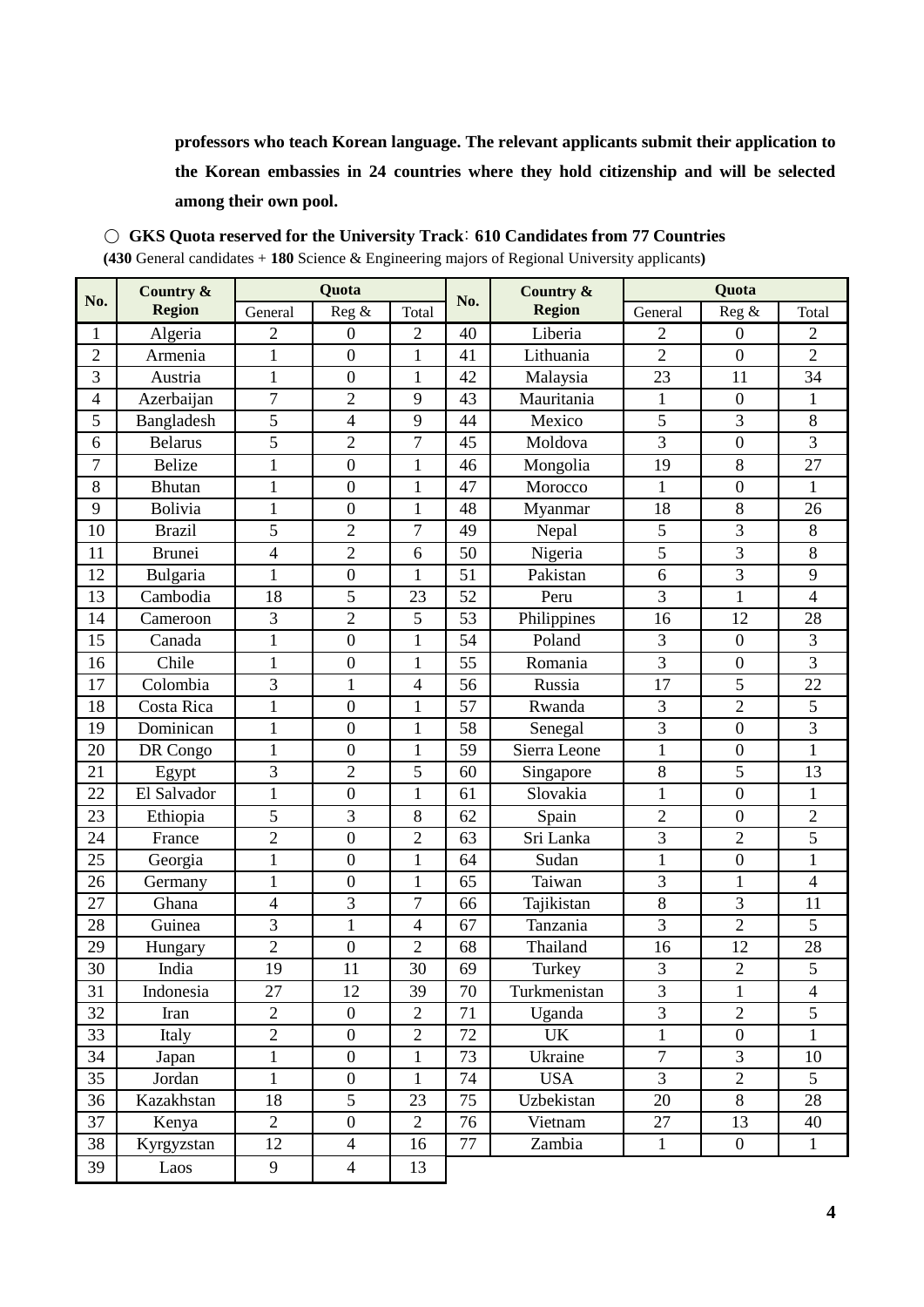- Applicants who plan to apply to GKS through the University Track must submit their applications to the university of their choice (Refer to III. Available Universities and Field of Study).
- Refer to section VI. Selection Procedures for more details on the application process.
- Among the assigned 610 University Track quota, **430 candidates** will be selected from all available fields of study offered by **64 designated universities** (Type A + Type B universities, refer to III. Available Universities and Fields of Study).
- Applicants of the University Track must choose the option "General" for the type of application (Application Form 1).
- Among the assigned 610 University Track quota, **180 candidates** (refer to the table in pg. 4 for applicable countries) **will be separately selected from the regional university applicants who applied for Natural Science and Engineering majors** (refer to the table below for Type B universities).

#### **2. Research Program: 10 Candidates**

- The **Research Program** candidates are selected from **155** countries that are invited to take part in 2020 Global Korea Scholarship for Graduate degrees. There is no reserved quota per country.
- The **Research Program** applicants must receive invitation from universities prior to applying to this program.
- The **Research Program** applicants submit their application either to the Korean embassy in the country where they hold the citizenship or to one of our partner universities listed in III. Available Universities and Fields of Study)

# <span id="page-10-0"></span>**III. AVAILABLE UNIVERSITIES AND FIELDS OF STUDY**

#### **1. Available Universities: 67 universities designated by NIIED.**

| Classification    | <b>Available Universities</b>                                                       |
|-------------------|-------------------------------------------------------------------------------------|
|                   | Academy of Korean Studies, Ajou University, Chung-Ang University, Dankook           |
|                   | University, Ewha Womans University, Gwangju Institute of Science and Technology     |
| Type A:           | (GIST), Hanyang University, Incheon National University, Hankuk University of       |
| General           | Foreign Studies, Inha University, Konkuk University, Kookmin University, Korea      |
| (29 institutions) | Advanced Institute of Science and Technology (KAIST), Korea Development Institute   |
|                   | (KDI School), Korea Polytechnic University, Korea University, Kyung Hee University, |
|                   | Myongji University, Pohang University of Science and Technology (POSTECH),          |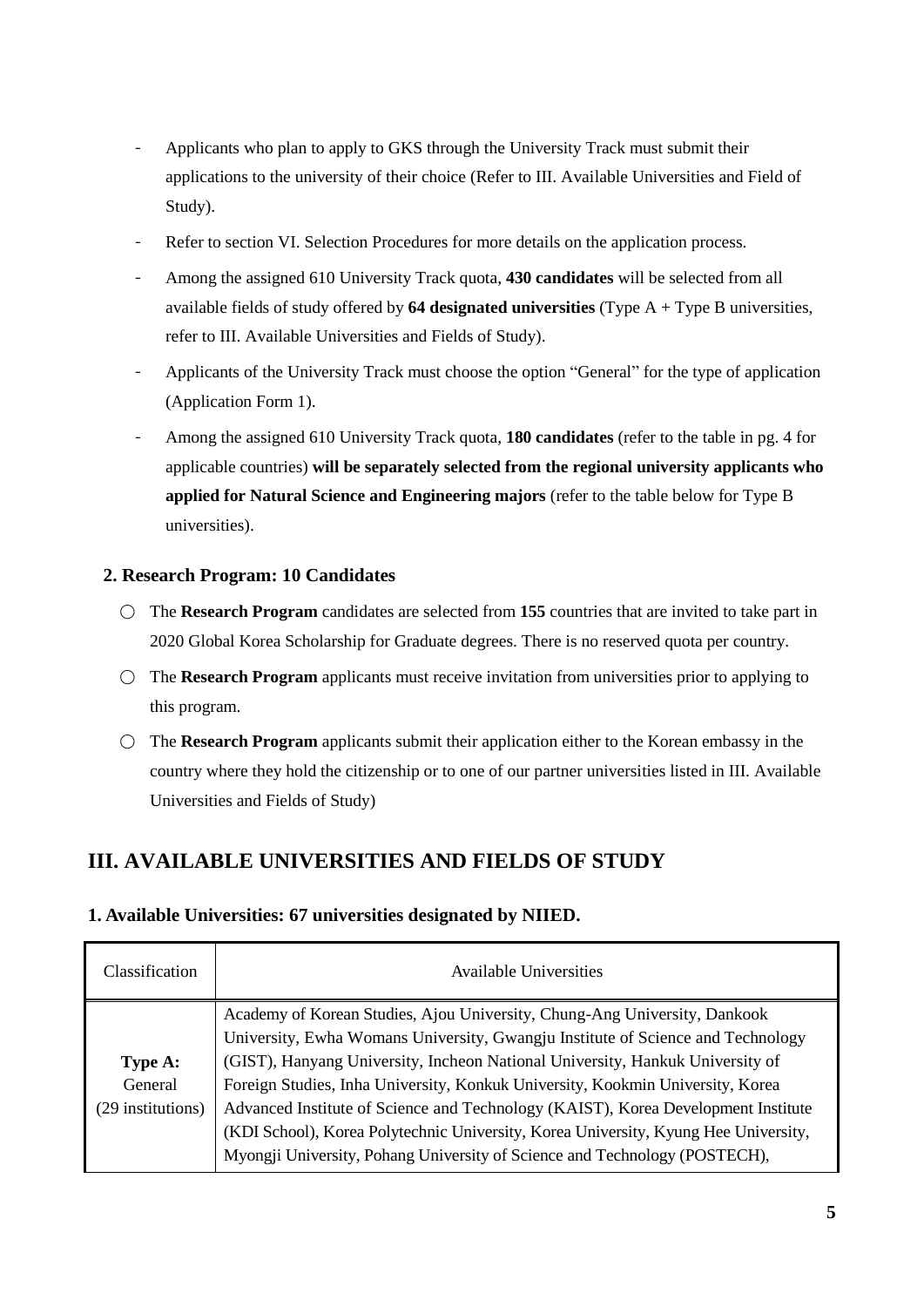|                   | Sangmyung University, Seoul National University, Seoul National University of Science         |  |  |  |
|-------------------|-----------------------------------------------------------------------------------------------|--|--|--|
|                   | and Technology (Seoul Tech), Sogang University, Sookmyung Women's University,                 |  |  |  |
|                   | Soongsil University, Sungkyunkwan University, Ulsan National Institute of Science and         |  |  |  |
|                   | Technology (UNIST), University of Seoul, Yonsei University                                    |  |  |  |
|                   | Busan University of Foreign Studies, Chonnam National University, Chungbuk National           |  |  |  |
|                   | University, Chungnam National University, Daegu University, Daejeon University, Dong-a        |  |  |  |
|                   | University, Dongseo University, Gyeongsang National University, Handong Global University,    |  |  |  |
| Type B:           | Hannam University, Hanseo University, Hoseo University, Inje University, Jeju National        |  |  |  |
| General $+$       | University, Jeonju University, Jeonbuk National University, Kangwon National University,      |  |  |  |
| Regional          | Keimyung University, Kongju National University, Konyang University, Kumoh National Institute |  |  |  |
| (35 institutions) | of Technology, Kyungpook National University, Namseoul University, Pai Chai University,       |  |  |  |
|                   | Pukyong National University, Pusan National University, Semyung University, Silla University, |  |  |  |
|                   | Soonchunhyang University, Sunchon National University, Sun Moon University, University of     |  |  |  |
|                   | Ulsan, Woosuk University, Yeungnam University                                                 |  |  |  |

#### **2. Available Fields of Study**

- For more detailed information on majors (fields of study) offered by the universities listed above, refer to the "**University Information**" file attached under the **GKS Notice** post in our **Study In Korea** website (www.studyinkorea.go.kr).
- Applicants must choose their majors (fields of study) that are only listed in the "**University Information**" file.
- $\bigcirc$  Please be advised that even if a university's departments or majors you intend to apply offer English-taught courses, it may vary by lectures offered each term. Thus, we highly advise you to double check with your university. Furthermore, we would like applicants to keep in mind that Korean is the core language to be used in every Korean university.
- Night School, Short-term seasonal programs, online and distant-learning programs are not available to apply and admission is not permitted.

# <span id="page-11-0"></span>**IV. ELIGIBILITY**

#### **1. Nationality**

- All applicants and their parents must not hold Korean citizenship.
- Korean citizens and dual citizenship holders (one who have Korean citizenship and citizenship of another country) are NOT eligible to apply.
- $\bigcirc$  Applicants and their parents who had previously held Korean citizenship must submit the document that proves their renunciation of Korean citizenship.

(※Exception: For overseas Korean applicants holding Japanese citizenship, if their parents hold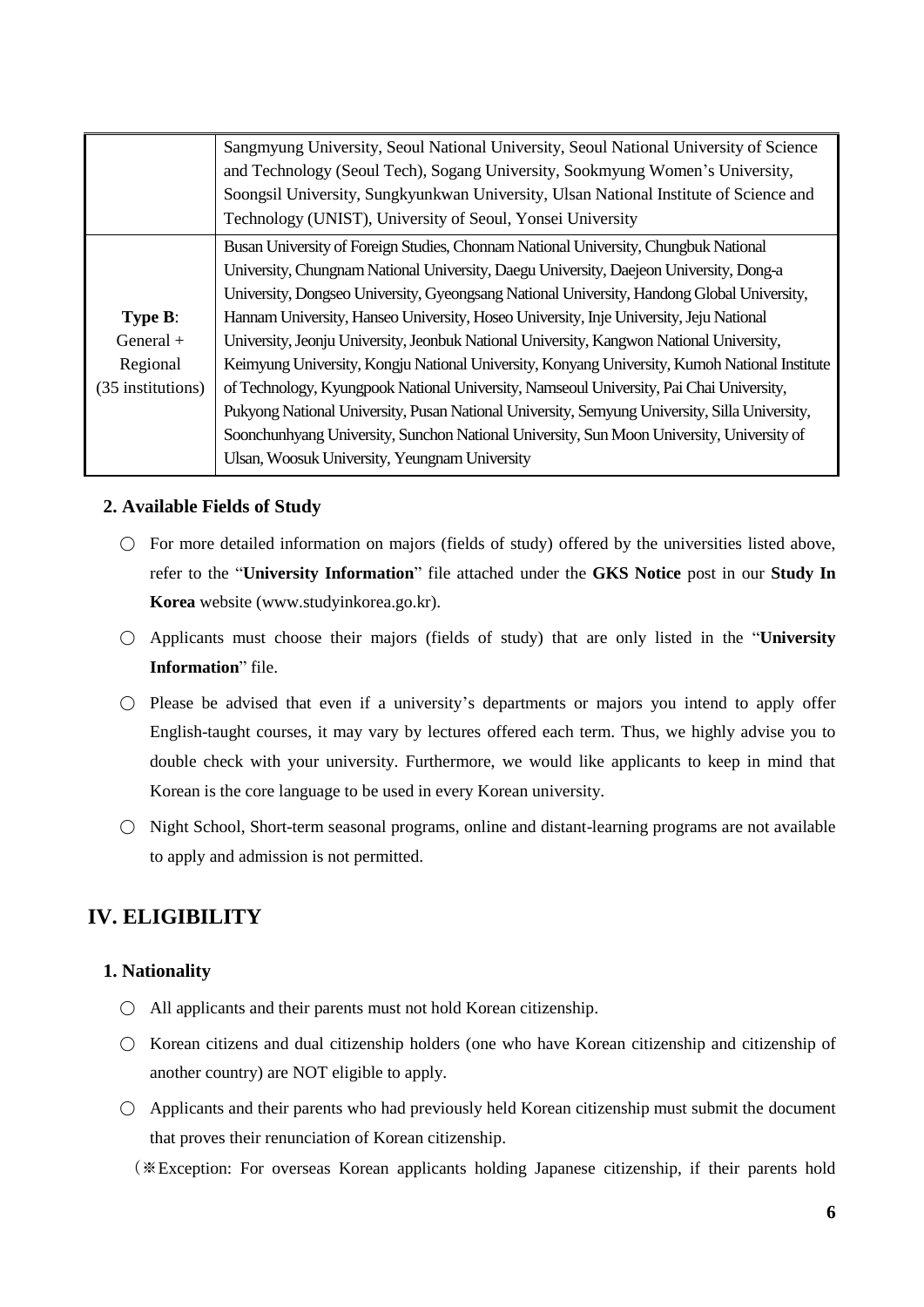"Permanent Residency Permit" within Japan while holding Korean citizenship, are eligible to apply.)

#### **2. Age**

- Must be under 40 years of age as of September 1, 2020 (born after September 1, 1980)
- Academic professors who are under 45 years of age as of September 1, 2020 (born after September 1, 1975) and hold citizenship of one of the Official Development Assistance (ODA) recipients listed in the table below are eligible to apply.

#### **< \*ODA Recipients(107 countries) >**

Afghanistan, Albania, Algeria, Angola, Argentina, Armenia, Azerbaijan, Bangladesh, Belarus, Belize, Benin, Bhutan, Bolivia, Bosnia and Herzegovina, Botswana, Brazil, Burkina Faso, Burundi, Cambodia, Cameroon, China, Colombia, Comoros, DR Congo, Republic of the Congo, Costa Rica, Cote d"Ivoire, Dominican Republic, Ecuador, Egypt, El Salvador, Eritrea, Equatorial Guinea, Ethiopia, Fiji, Gabon, Gambia, Georgia, Ghana, Guatemala, Guinea, Guyana, Haiti, Honduras, India, Indonesia, Iran, Iraq, Jamaica, Jordan, Kazakhstan, Kenya, Kyrgyzstan, Laos, Lebanon, Lesotho, Liberia, Libya, Madagascar, Malawi, Malaysia, Mauritania, Mauritius, Mexico, Moldova, Mongolia, Montenegro, Morocco, Mozambique, Myanmar, Namibia, Nepal, Nicaragua, Nigeria, Pakistan, Palestine, Panama, Paraguay, Peru, Philippines, Rwanda, Saint Vincent and the Grenadines, Senegal, Serbia, Sierra Leone, Somalia, South Africa, Sri Lanka, Sudan, Syria, Tajikistan, Tanzania, Thailand, Timor-Leste, Togo, Tunisia, Turkey, Turkmenistan, Uganda, Ukraine, Uzbekistan, Venezuela, Vietnam, Zambia, Zimbabwe

#### **3. Degree Requirements**

- Applicants must hold or must be expected to hold a Bachelor's, Master's or a Doctoral degree by August  $31<sup>st</sup>$ , 2020.
	- Doctoral Program Applicants: Must hold a Master"s degree or a level of education equivalent to a Master's degree
	- Master's Program Applicants: Must hold a Bachelor's degree or a level of education equivalent to a Bachelor"s degree
	- Research Program Applicants: Must hold a degree or a level of education equivalent to or higher than a Master's degree and must have received an invitation from one of NIIED's designated Korean universities.
		- Postdoctoral Research Program: Must hold a doctoral degree or a level of education equivalent to a doctoral degree.
		- Professor Exchange Program: Must hold a Master's degree or a level of education equivalent to or higher than a Master"s degree.
		- Program for Education·Science·Culture·International Professionals: Must hold a Master"s degree or a level of education equivalent to or higher than a Master's degree.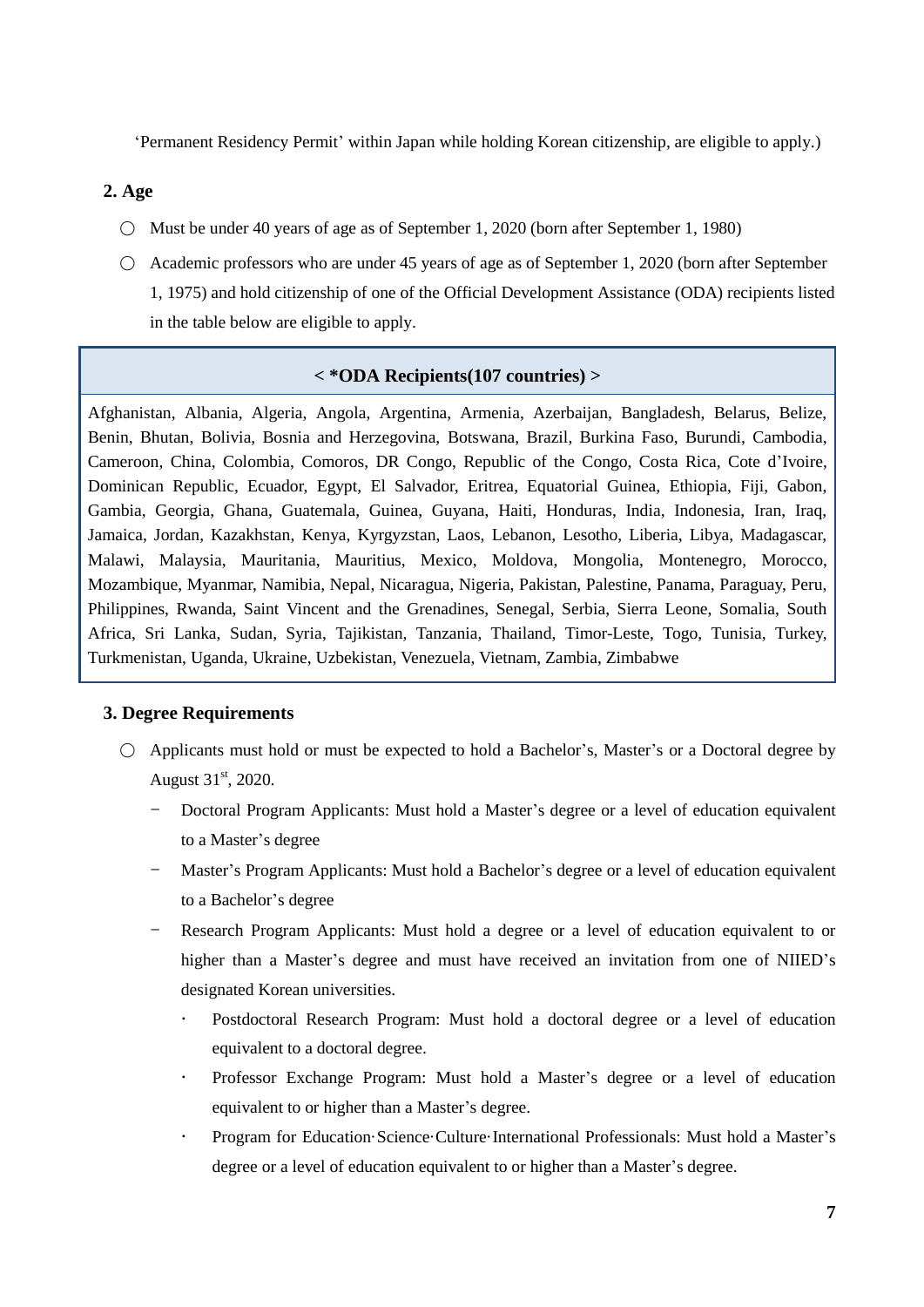- $\bigcirc$  Applicants who are expected to graduate at the time of applying must first submit the certificate of expected graduation at the time of applying. The official degree certificate (or diploma) and final academic transcript must be submitted by August  $31<sup>st</sup>$ , 2020 at the very latest.
	- $-$  In case an applicant fails to submit the above mentioned document by August 31<sup>st</sup>, 2020 or does not fulfill the grade requirement, the scholarship will be forfeited.
- Prospective applicants who have attained a Bachelor's, Master's, or a doctoral degree in Korea are NOT eligible to apply. (※**Exception:** Overseas Korean Adoptees and GKS scholars)
- $\bigcirc$  Applicants who have previously studied in a Korean university as exchange or visiting students can apply to this program.
- **[Applicants of Korean Language Teaching Professionals]:** Korean language instructors in the countries with allocated quota are eligible to apply for the program with the following conditions:
	- Occupation must be **elementary/secondary school teacher, university lecturer, or professor teaching Korean language** at a government-authorized education institution
	- Must receive a recommendation letter from the chairman of the employed institution.
	- Must have **at least 2 years** of teaching career (as of February 29, 2020)
	- Must hold (or be expected to hold) a bachelor's or above degree in Korean-related major
	- Must hold a **TOPIK level 4** or above (valid TOPIK score required as a proof)
	- Must **major in Korean Language Education under GKS** (Applicants must apply as a "Korean Language Education" major. \*\*Korean Language Education includes Teaching Korean to Speakers of Other Languages)
	- **Must apply to a higher level degree**

ex) A master's degree holder cannot apply for the master's degree and MUST apply for the doctoral degree.

- **[GKS Scholars re-applying to the program]:** The former or current GKS scholars who have attained or is expected to obtain the degree as of August  $31<sup>st</sup>$ , 2020 are eligible to apply under following conditions:
	- Submit their applications either through the Embassy Track or the University Track and must be selected from one of those two institutions in the  $1<sup>st</sup>$  round of selection.
	- Can only re-apply for a higher degree program once (Bachelor's  $\rightarrow$  Master's, Master's  $\rightarrow$ Doctoral) and must have overall grade point average equivalent to or higher than 90%.

#### **4. Grades**

- ※ GPA: Grade Point Average, CGPA: Cumulative (overall) Grade Point Average
- $\circ$  All applicants must have maintained the overall grade point average (CGPA) equivalent to or higher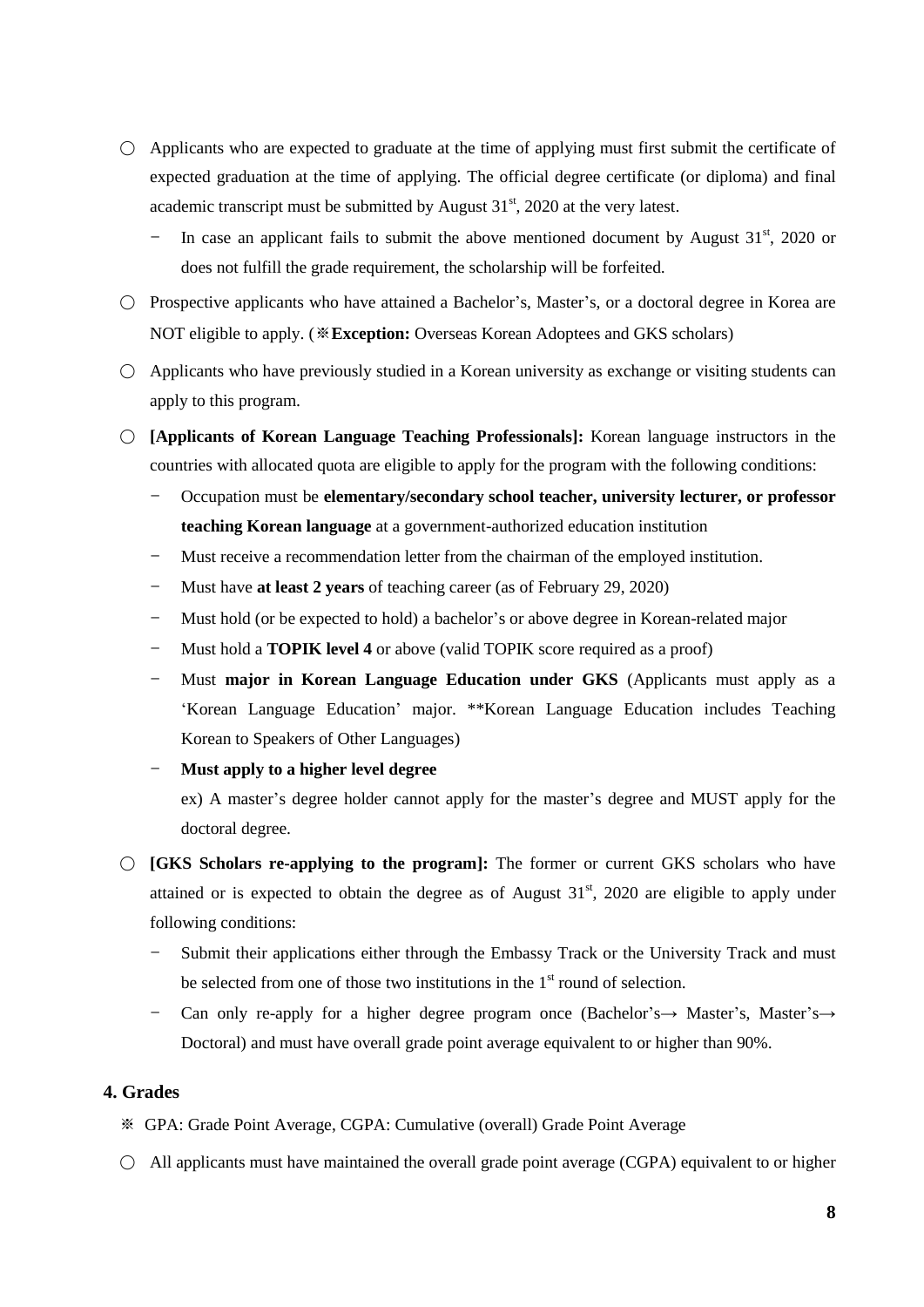than any ONE of the following from their respective universities:

- 2.64 on a 4.0 scale;
- 2.80 on a 4.3 scale;
- 2.91 on a 4.5 scale;
- 3.23 on a 5.0 scale; or
- Score percentile: 80% or above on a 100 point scale **or** be ranked within the top 20% within one"s class (Exception: Previous or current GKS scholars must hold the grade of 90% or above on a 100 point scale **or** be ranked within the top 10% within one"s class)
- Refer to Appendix A for the GPA Conversion table
- $\bigcirc$  If an applicant has a CGPA below the minimum grade requirement, the applicant will be disqualified and application will be disregarded.
- $\bigcirc$  If an applicant holds a transcript that does not include information on grade point average or is unable to convert his or her grades into any one of the GPA criteria mentioned above, then applicant must submit an official document issued by the applicant's university describing the university's grade system.

#### **5. Health**

- $\circ$  All applicants must be in good health, both mentally and physically, to study in Korea for the full duration of degree or research programs.
- All applicants must submit Form 6 or the "Personal Medical Assessment" at the time of applying.
- $\bigcirc$  All applicants who pass the  $2^{nd}$  round of selection must receive comprehensive medical checkup and submit the certificate of health and medical examination result issued by a medical doctor or a licensed physician.
- $\circ$  If an applicant is found to be in one of the following conditions, the applicant will be disqualified in the final round of selection:
	- An applicant is tested positive on drug tests;
	- An applicant who owns serious illness that prevents him or her to study abroad for long period of time including the full duration of degree or research program in Korea.

#### **6. Restriction**

○ Prospective applicants who have attained a Bachelor"s, Master"s, or a doctoral degree in Korea are NOT eligible to apply.(※**Exception:** Overseas Korean Adoptees and GKS scholars)

\*Applicants who have previously studied in a Korean university as exchange or visiting students can apply to this program.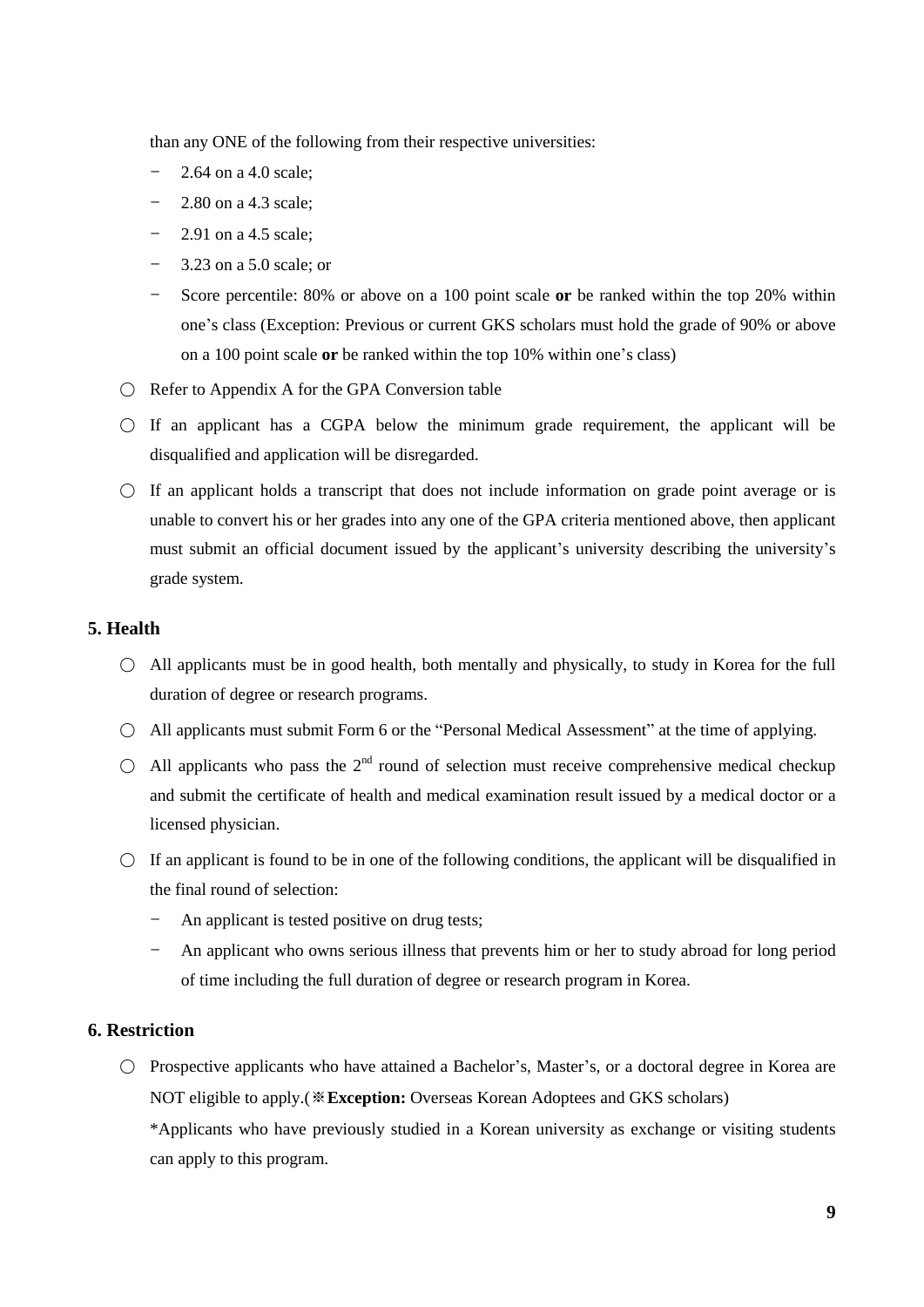- $\circ$  Former applicants who had withdrawn from the scholarship after being selected as GKS scholars (applicable to those who did not come to Korea after being selected as GKS scholars and who had resigned from their studies) in the past are strictly NOT eligible to apply. However, a former GKS scholar whose scholarship was forfeited due to a scholar"s failure to achieve TOPIK level 3 or above after completing Korean language program may be deemed eligible to reapply if a scholar receive TOPIK level 5 or above.
- (Prior Notice) Effective 2021

**[**※**Restriction for GKS scholars who are reapplying to the program] -GKS scholars who are reapplying to the program MUST hold TOPIK level 5 or 6 in order to reapply for the program starting from 2021 GKS Graduate Program.**

#### **7. Preference**

- $\bigcirc$  Applicants who received outstanding scores for their proficiency in Korean or English may be given preference. Some examples include the followings:
	- Proficiency in Korean: TOPIK (Test of Proficiency in Korean)
	- Proficiency in English: TOEFL, TOEIC, or IELTS Academic (TOEFL ITPs are NOT acceptable)
- $\circ$  Applicants who apply for majors in the field of Natural Science and Engineering are given priority when they receive same marks with other candidates.
- Applicants who apply for majors under the *Industrial Professionals Training Project* are given priority when they receive same marks with other candidates.
- Academic professors holding citizenship of developing countries, especially ODA recipients, are given priority when they receive same marks with other candidates.
- $\bigcirc$  Descendants of Korean War veterans will receive additional 5% of the total marks.
- Applicants from low income families or underprivileged backgrounds will be given preference.
- $\bigcirc$  Applicants who are confirmed to be the 'third generation' or 'post-third generation' overseas Koreans will be given preference.

# <span id="page-15-0"></span>**V. REQUIRED DOCUMENTS**

#### **1. List of required documents for Master's and Doctoral degree applicants.**

| NO. | <b>APPLICATION DOCUMENTS CHECKLIST</b> |                     | Master's Doctoral   | <b>Research</b> |
|-----|----------------------------------------|---------------------|---------------------|-----------------|
|     | Applicant Form (Form 1)                |                     | Required   Required | Required        |
|     | Personal Statement (Form 2)            | Required Required   |                     | Required        |
|     | Statement of Purpose (Form 3)          | Required   Required |                     |                 |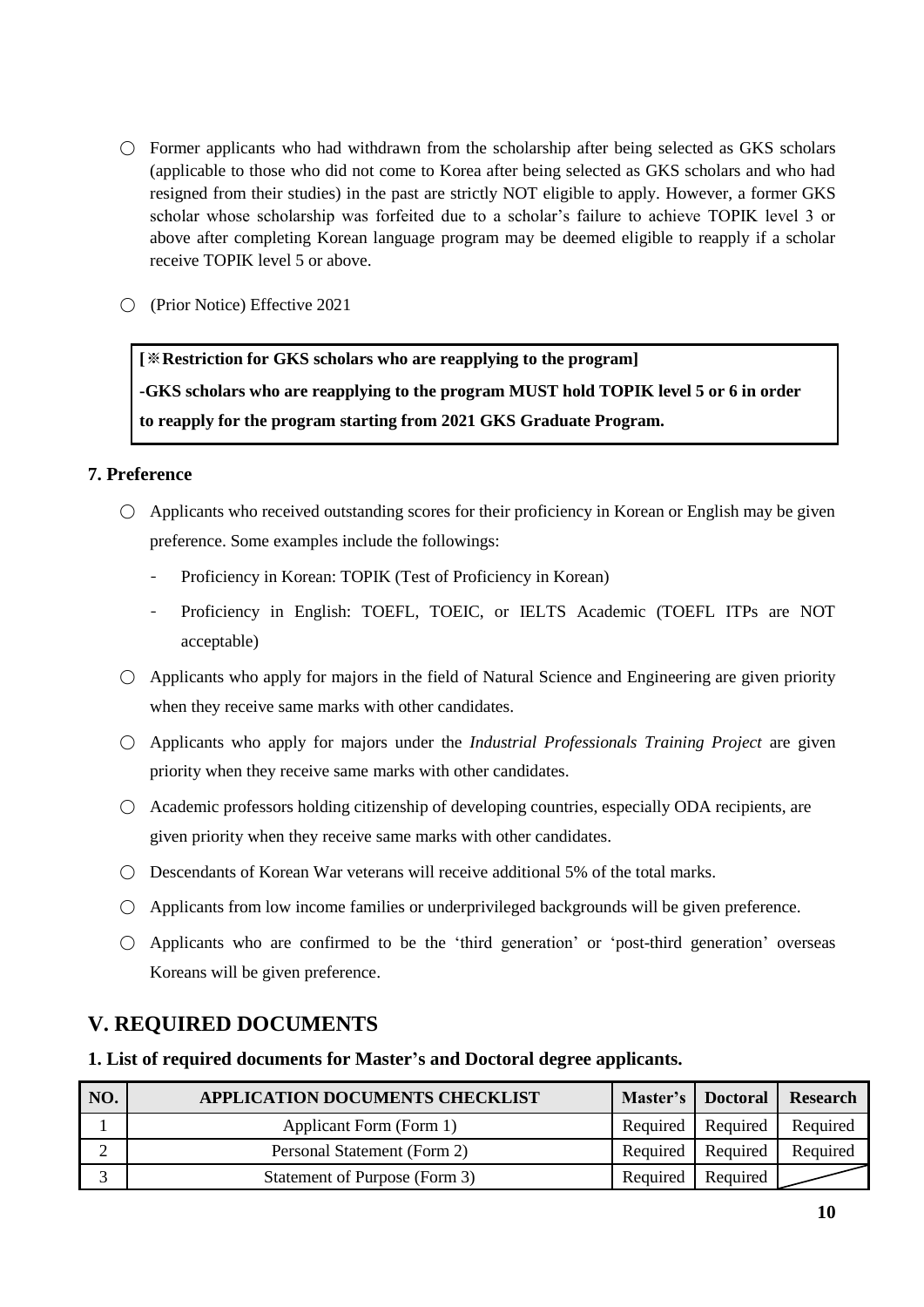| 4  | Research Proposal (Form 4)                                                                                                                                                                              |                                             |          | Required |
|----|---------------------------------------------------------------------------------------------------------------------------------------------------------------------------------------------------------|---------------------------------------------|----------|----------|
| 5  | TWO letters of Recommendation (Form 5)                                                                                                                                                                  | Required                                    | Required | Required |
| 6  | University's Official Letter of Invitation (Form 6)                                                                                                                                                     |                                             |          | Required |
| 7  | <b>GKS</b> Applicant Agreement (Form 7)                                                                                                                                                                 | Required                                    | Required | Required |
| 8  | Personal Medical Assessment (Form 8)                                                                                                                                                                    | Required                                    | Required | Required |
| 9  | Certificate of Bachelor's degree or Bachelor's Diploma (Original)                                                                                                                                       | Required                                    | Required |          |
| 10 | Bachelor's degree Transcript (Original)                                                                                                                                                                 | Required                                    | Required |          |
| 11 | Certificate of Master's degree or Master's Diploma (Original)                                                                                                                                           |                                             | Required | Required |
| 12 | Master's degree Transcript (Original)                                                                                                                                                                   |                                             | Required | Required |
| 13 | Certificate of Doctoral degree or Doctoral Diploma (Original)<br>* ONLY for Postdoctoral Research Program applicants                                                                                    |                                             |          | Required |
| 14 | Doctoral degree Transcript (Original)<br>* ONLY for Postdoctoral Research Program applicants                                                                                                            |                                             |          | Required |
| 15 | Certificate of Employment (Original)<br>* ONLY for Postdoctoral Research Program applicants                                                                                                             |                                             |          | Required |
| 16 | Applicant's Proof of Citizenship Document                                                                                                                                                               | Required                                    | Required | Required |
| 17 | Applicant's Parent's Proof of Citizenship Document                                                                                                                                                      | Required                                    | Required | Required |
| 18 | Proof of Overseas Korean Document<br>* ONLY for overseas Korean                                                                                                                                         | $\ast$                                      | $\ast$   | $\ast$   |
| 19 | Proof of Korean Citizenship Renunciation Document<br>* ONLY for previous Korean citizenship holders                                                                                                     | $\ast$                                      | $\ast$   | $\ast$   |
| 20 | Proof of Korean Adoptee Document<br>* ONLY for Korean adoptees                                                                                                                                          | $\ast$                                      | $\ast$   | ∗        |
| 21 | [Korean Language Teaching Professionals]<br>*ONLY for relevant applicants<br>OCertificate of Employment (teaching subject clearly indicated)<br>@Certificate of Teaching Career(years taught specified) | $\ast$                                      | $\ast$   |          |
| 22 | Certificate of valid TOPIK score                                                                                                                                                                        | Optional                                    | Optional | Optional |
| 23 | Certificate of valid English Proficiency Test                                                                                                                                                           | Optional                                    | Optional | Optional |
| 24 | Published Papers, Research papers, and etc.                                                                                                                                                             | Optional                                    | Optional | Optional |
| 25 | Awards and other certificates                                                                                                                                                                           | Optional                                    | Optional | Optional |
| 26 | <b>Applicant's Passport Copy</b>                                                                                                                                                                        |                                             |          |          |
| 27 | <b>Comprehensive Medical Examination Results</b>                                                                                                                                                        | 2 <sup>nd</sup> Round Successful Candidates |          |          |

#### **2. Notes for ALL Applicants**

- All application documents must be written either in Korean or English.
- Documents written in languages other than Korean or English must accompany a complete Korean or English translation, authenticated by the issuing institution or notarized by a notary public.
- All application documents must be presented in their original forms. If an applicant has to submit photocopied documents, applicant MUST have the photocopies notarized, apostilled, or receive consular confirmation and submit those certified documents.

**\****\*\*\****For the applicants who are certain that they will not be able to get their academic**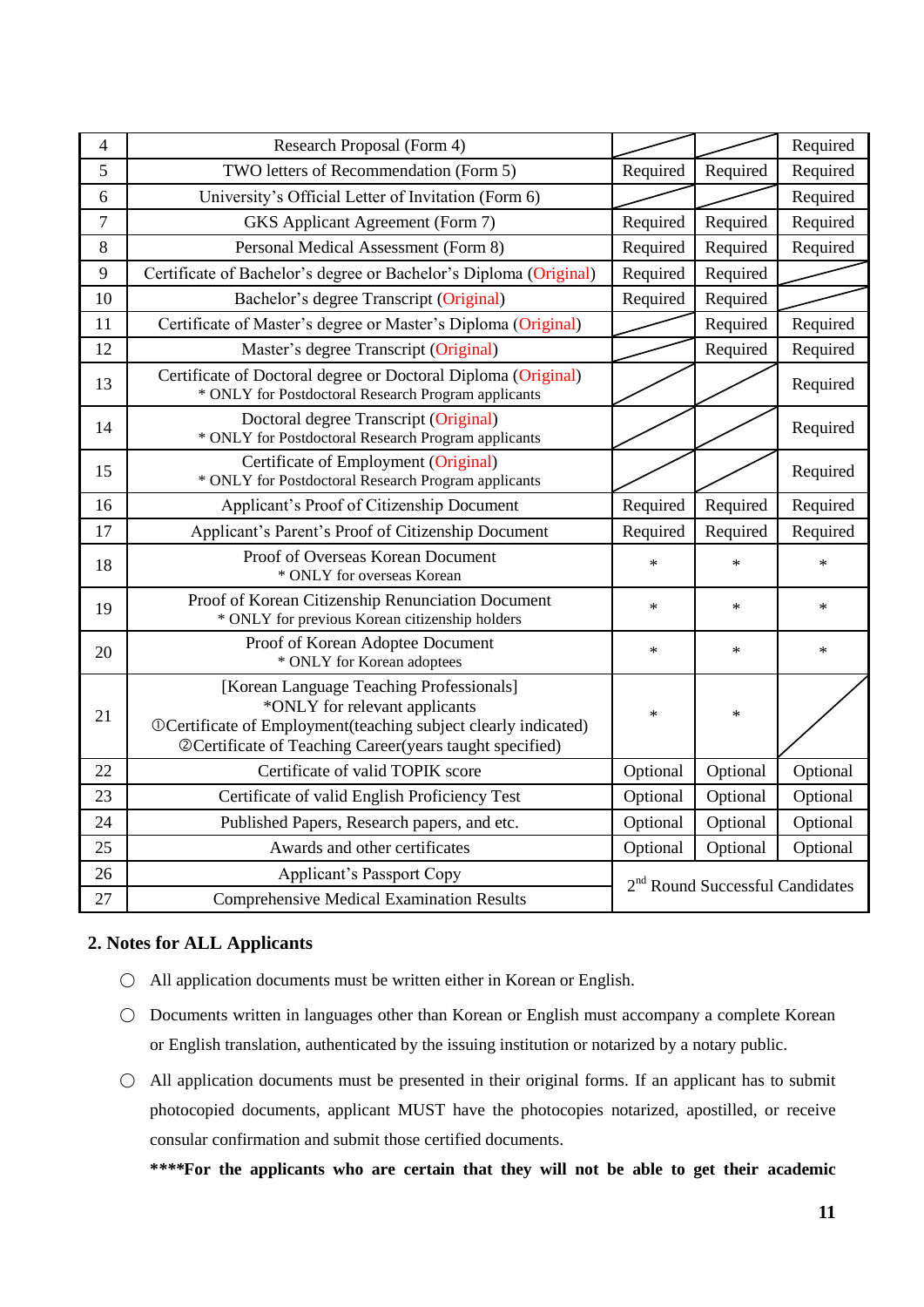**documents reissued in the future, we strongly recommend them to submit notarized, apostilled or consular-confirmed academic documents in lieu of original documents.**

- $\bigcirc$  All documents submitted will NOT be returned to the applicants in any case.
- Application documents must be submitted in the order of the checklist on the first page of the application forms. Each required document must be numbered and labeled on the top right corner. (ex. **9. Certificate of Bachelor's degree**)
- $\circ$  Any fraudulent or incomplete applications will be disregarded and even if a scholar has been selected, he or she will forfeit his or her scholarship if the application is found fraudulent.
- $\bigcirc$  Applicants who are expected to graduate at the time of applying must first submit the certificate of expected graduation at the time of applying. The official degree certificate (or diploma) and final academic transcript must be submitted by August  $31<sup>st</sup>$ , 2020 at the very latest.
	- If an applicant fails to submit official degree certificate (or diploma) and final academic transcript by August  $31<sup>st</sup>$ , 2020 or does not fulfill the grade requirement, the scholarship will be forfeited.
- $\bigcirc$  The recommendation letters must be written by two different recommenders, who can give thorough assessment on applicant's academic abilities.
	- The applicants of Korean Language Teaching Professionals must include a recommendation letter written by the chairman of their employed institution (the Principal of the School or the President of the University).
- $\bigcirc$  The recommenders must seal recommendation letters in an envelope and sign across the back flap. The letters with broken seal or sign will be considered invalid.
- $\bigcirc$  For the published papers, research papers, and awards, photocopies are acceptable.
- $\bigcirc$  The proof of citizenship must be government-issued documents. The examples include, but are not limited to, the following:
	- An original birth certificate issued by the government of the applicant's country;
	- An original family register issued by the government of the applicant's country
	- Passport copies of the applicant and applicant's parent (No need for notarization)

#### **\*\*\* [Documents Required for Applicants of Korean Language Teaching Professionals]\*\*\***

- **Certificate of Employment (Teaching Career)**: The teaching subject MUST be indicated as **Korean Language**.
- **Degree Certificate**: MUST hold a degree in Korean-related major (such as Korean language, Korean Studies, Teaching Korean to Speakers of Other Language, and etc.)
- **Recommendation letters**: At least ONE of the recommendation letters must be written by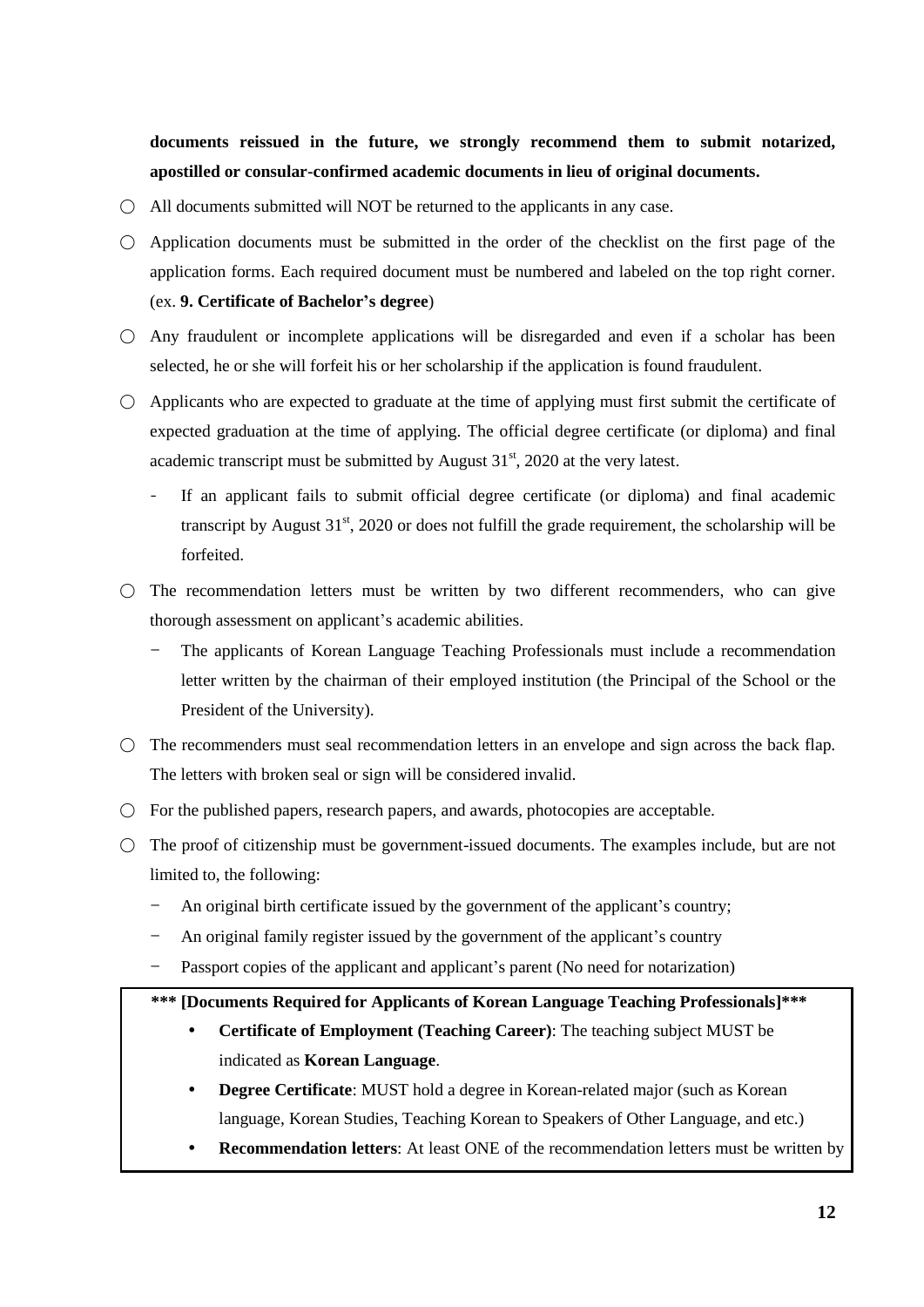the chairman of their employed institution (the Principal of the School or the President of the University).

#### **3. Embassy Track Applicants**

○ Must submit **ONE set of** original application forms and **THREE sets of** photocopied application forms.

#### **4. University Track Applicants**

○ Must submit **ONE set of** original application documents.

#### **5. Research Program Applicants**

○ Must submit **ONE** set of original application documents.

# <span id="page-18-0"></span>**VI. SELECTION PROCEDURES**

#### **1. Application Submission**

- Applicants must apply either to a Korean Embassy where they hold citizenship or directly to one of designated universities.
- $\bigcirc$  Institutions accepting applications
	- **116 Embassies of the Republic of Korea:** In countries where Korean Education Center or Korean Cultural Center is located, these institutions may accept and review GKS applications in lieu of Korean embassies. We highly recommend applicants to contact Korean embassy in their countries to check which party is accepting the application.

#### - **64 Korean Universities designated by NIIED**

- $\circ$  If an applicant submit application to more than ONE institution mentioned above, his or her application will be discarded.
- Overseas Koreans must apply to the Korean embassies in their home countries. Only those who own citizenships of the countries with the separate Overseas Koreans quota (refer to II.) are eligible to apply.
- $\bigcirc$  The applicants of Korean Language Teaching Professionals must apply only to the Korean embassies in their home countries. Only those who own citizenships of the countries with the separate Korean Language Teaching Professionals quota (refer to II.) are eligible to apply.
- **Chinese applicants** must submit their applications to the China Scholarship Council, in accordance with the agreement between the government of Korea and the government of China.
- **The Czech Republic applicants** must submit their applications to the Ministry of Education of the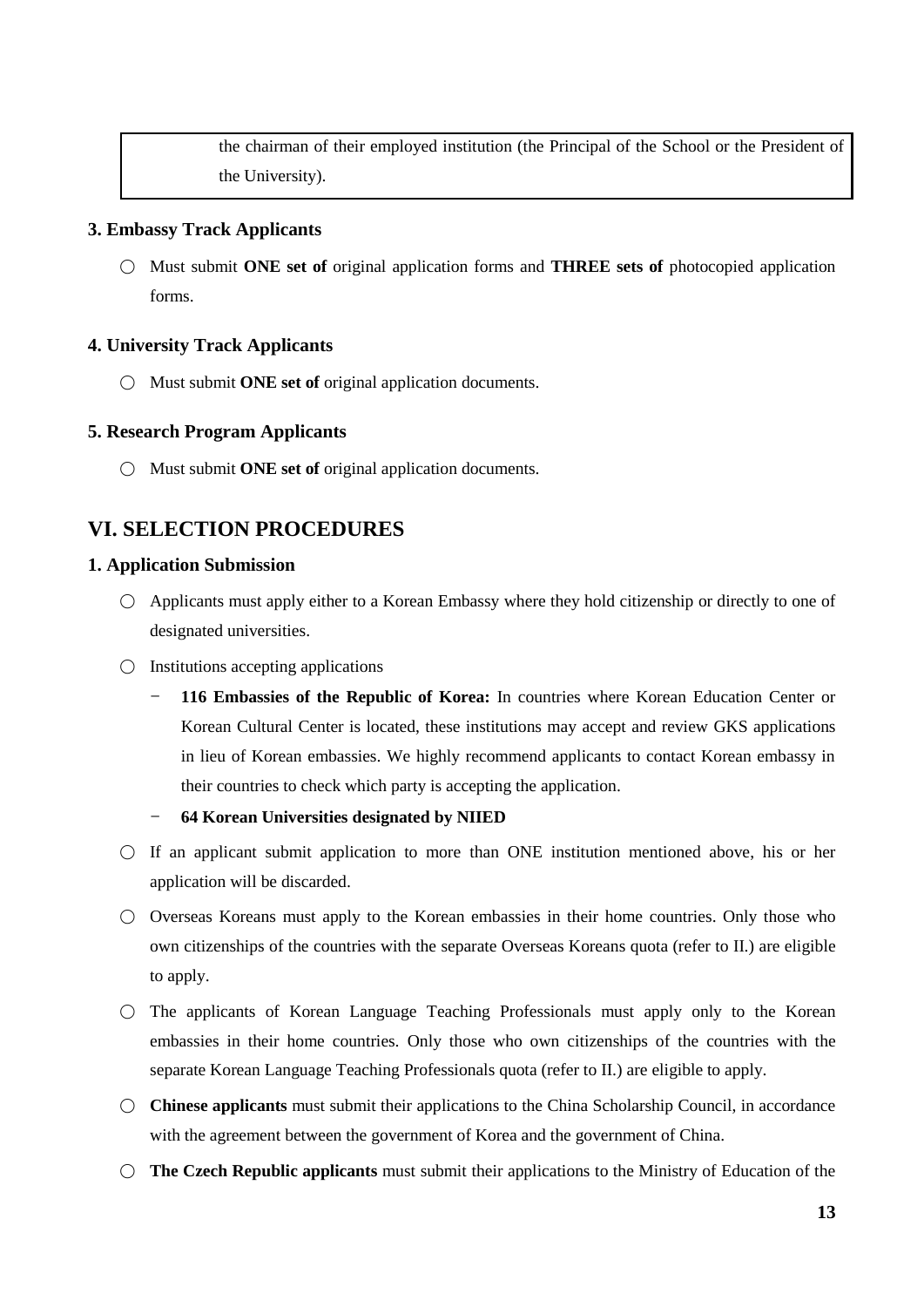Czech Republic, in accordance with the agreement between the Korean government and the Czech Republic government.

#### **2. Deadline of Application Submission**

- $\bigcirc$  The application deadline is set by each Korean embassy or university.
- All applicants must check the deadline of application submission by contacting the relevant embassy or desired university directly.
- Please refer to the following for contact information:
	- Korean Embassies in foreign countries: Refer to Appendix B
	- Korean Universities: Refer to Appendix C or the "University Information" file(attached to GKS-G Announcement post)

#### **3. University and Field of Study Choice**

- Embassy Track Applicants
	- Applicants must choose **THREE different** desired universities and available fields of study among 64 universities listed in section III (Type A + Type B) but **MUST include at least one university from Type B.**
	- Applicants that pass the  $2<sup>nd</sup>$  round of selection will go through university admission in the 3<sup>rd</sup> round of selection (Refer to "4. Selection Procedure" below).
- University Track Applicants
	- Applicants must choose a major and **ONE** desired university among 64 universities.
- $\bigcirc$  For the list of universities and fields of study that are available to apply, please refer to the "University Information" file attached along with GKS-G announcement post.

#### **4. Selection Procedure**

**1 st round of Selection**

Applicants submit applications to the relevant Korean Embassies or Korean universities designated by NIIED. Each embassy and university selects candidates among the applicants based on NIIED"s selection criteria.

 $\bigcirc$  Each embassy and university will send the 1<sup>st</sup> round successful candidates' applications and related documents to NIIED by April 3, 2020.

**2 nd round of Selection** 

The NIIED Selection Committee conducts the 2<sup>nd</sup> round of selection among candidates that passed the  $1<sup>st</sup>$  round of selection.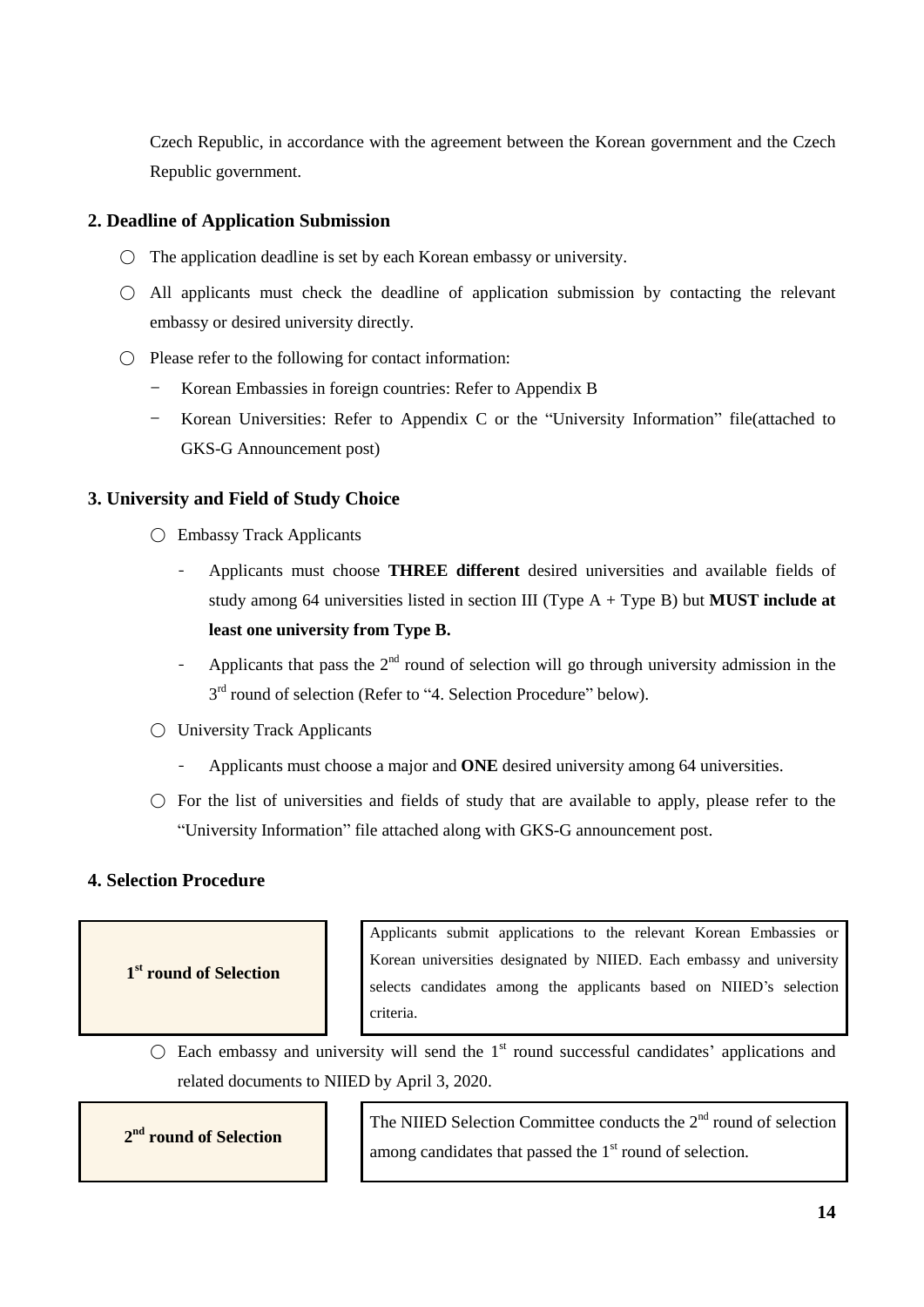- $\bigcirc$  University Track applicants who pass the 2<sup>nd</sup> round of selection are confirmed admission to the university. In order to be selected as GKS scholars, these University Track applicants MUST submit their comprehensive medical examination results and other additional required documents.
- $\bigcirc$  Comprehensive Medical Examination
	- All candidates who pass the  $2<sup>nd</sup>$  round must get comprehensive medical examinations based on NIIED"s Certificate of Health form and submit the medical examination result issued by a medical doctor or a licensed physician.
	- The Certificate of Health form will be posted in the GKS Notice board along with the announcement of successful candidates of  $2<sup>nd</sup>$  round of selection.
	- If the medical examination result shows that an applicant is not suitable to study and live overseas for the extended period of time, he or she will be disqualified.

**3 rd round of Selection (Embassy Track Applicants ONLY)**

The applications of the  $2<sup>nd</sup>$  round successful candidates will finally be reviewed by the universities for admission. The final round successful candidates must receive admission from at least one of the universities they applied in order to be selected as GKS Scholars.

### **5. Application Screening and Evaluation**

- $\bigcirc$  Applications will be reviewed by each round's selection committee.
- $\bigcirc$  Each selection committee will consider various factors when screening applications such as the following:
	- Academic Transcript
	- Personal Statement
	- Statement of Purpose or Research Proposal
	- Letters of recommendation
	- Certificates of Language Proficiency (Korean or English), publications, awards, and etc.

#### **6. Selection Timeline**

|                       | <b>Application Submission</b>                                                                                                                                            |
|-----------------------|--------------------------------------------------------------------------------------------------------------------------------------------------------------------------|
| $February \sim March$ | - Deadline: Decided by each Korean embassy and university<br>- Applicants MUST check the deadline with the institution they intend<br>to submit applications in advance. |
|                       |                                                                                                                                                                          |
| <b>March</b>          | 1 <sup>st</sup> Round of Selection<br>- Institutions: Korean Embassies and Korean Universities                                                                           |
| April $3^{\text{rd}}$ | (Korean Embassy, University) Send applications of 1 <sup>st</sup> round                                                                                                  |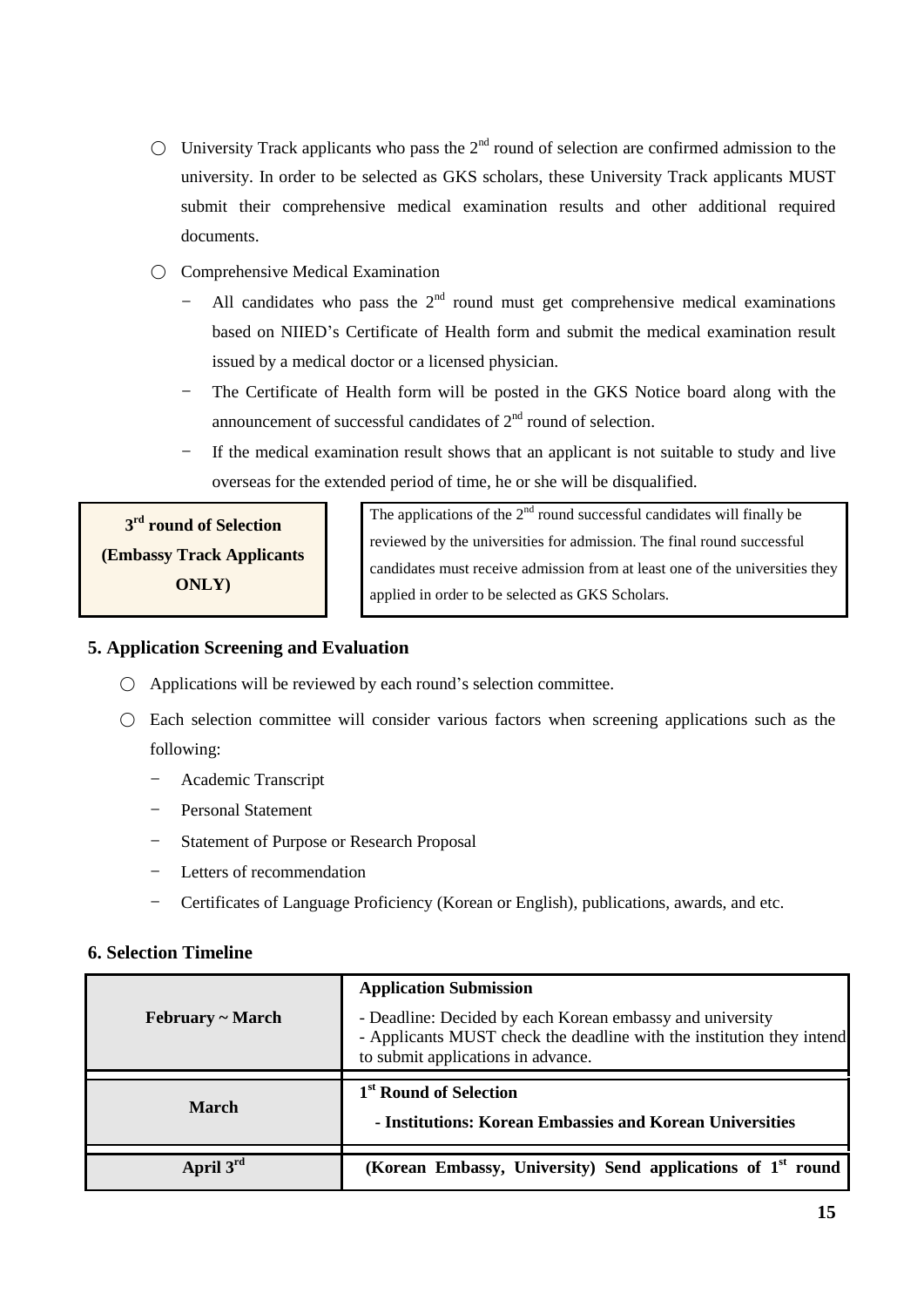|                                                 | successful candidates to NIIED.                                                                                                                                                                                                    |
|-------------------------------------------------|------------------------------------------------------------------------------------------------------------------------------------------------------------------------------------------------------------------------------------|
| End of April ~ Early May                        | 2 <sup>nd</sup> Round of Selection<br>- Institutions: NIIED (Selection Committee)                                                                                                                                                  |
| May $22nd$                                      | Announcement of 2 <sup>nd</sup> round Successful Candidates<br>- Study in Korea (www.studyinkorea.go.kr) < Scholarship < GKS<br>Notice Board                                                                                       |
| May $22^{nd}$ ~ June $12^{th}$                  | (2 <sup>nd</sup> Round Successful Candidates) Submit medical checkup results                                                                                                                                                       |
| End of May ~ June                               | 3 <sup>rd</sup> Round of Selection (ONLY for Embassy Track Applicants)<br>- University Admission<br>- Each university informs admission results to candidates<br>- Each university informs candidates' admission results to NIIED  |
| June $12^{\text{th}}$                           | (3 <sup>rd</sup> Round Successful Candidates) Notify their final university and<br>major choice to NIIED                                                                                                                           |
| June $26^{\text{th}}$                           | <b>Announcement of 2020 GKS Graduate Degrees Scholars</b><br>- Study in Korea (www.studyinkorea.go.kr) < Scholarship < GKS<br>Notice Board<br>- Inform final results to Korean embassies and universities                          |
| July $6^{th}$ ~ July $15^{th}$                  | <b>NIIED Invitation Letter</b><br>- NIIED Invitation Letter will be sent to each scholar via email                                                                                                                                 |
| July $15^{\text{th}}$ ~ August $14^{\text{th}}$ | <b>Applying for Korean Visa and Visa Issuance</b><br>- Visa Issuance: Each county's Korean embassies or consulates<br>* Types of visa:<br>- D-4: Korean language program students,<br>- D-2: Degree program students               |
| July $20^{th}$ ~ August $7^{th}$                | Reservation and Purchase of flight ticket (one-way) to Korea<br>- Korean language institutions and universities make reservation and<br>purchase of flight tickets<br>- Announcement of additional notice regarding entry to Korea |
| August $21^{th}$ ~ August $24^{th}$             | <b>Entry to Korea</b>                                                                                                                                                                                                              |
| August $26^{th}$ ~ August $31^{th}$             | <b>NIIED Orientation</b><br>- Scholars will be divided into three to four groups and the orientation<br>will be held for a day for each group.                                                                                     |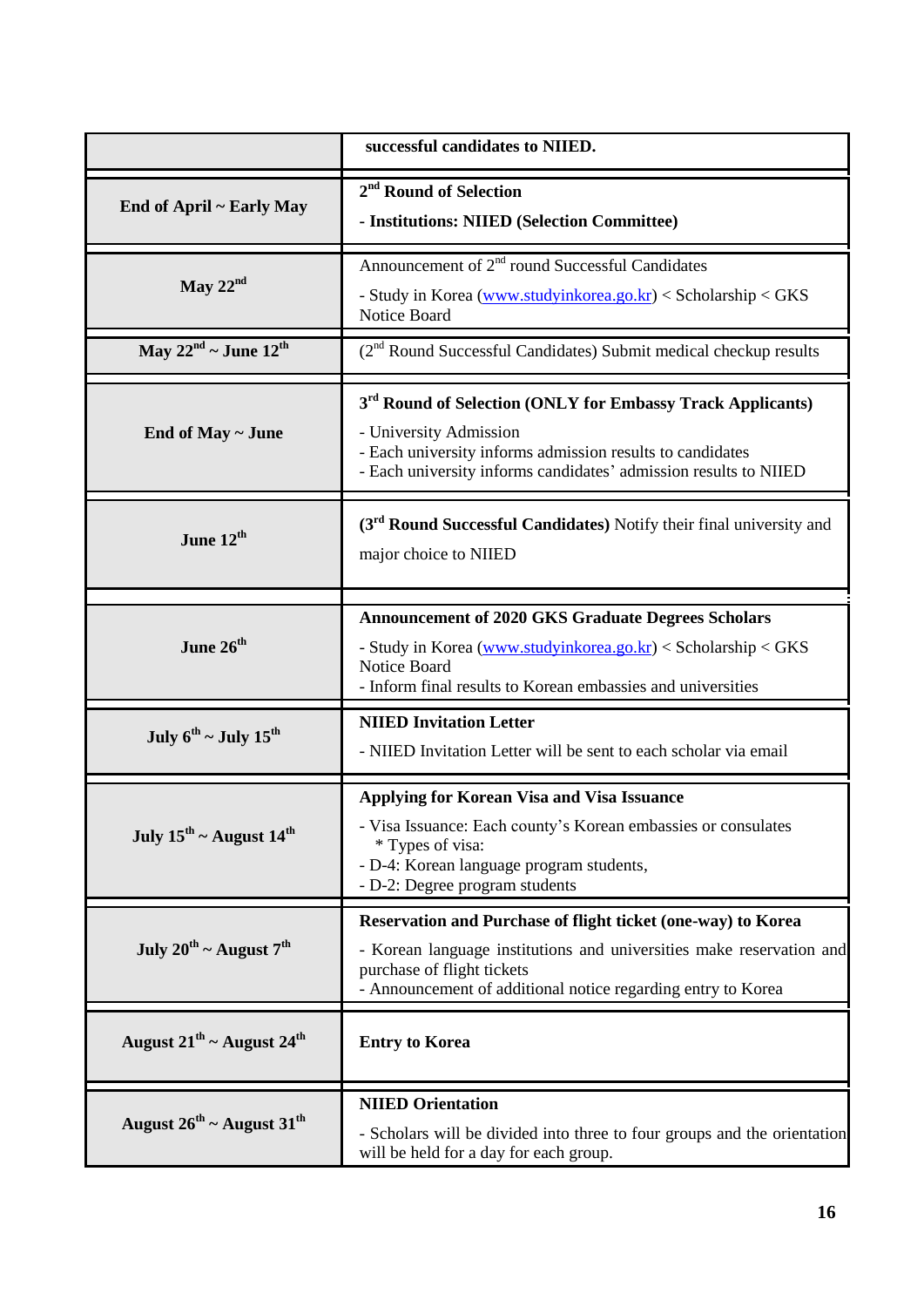# <span id="page-22-0"></span>**VII. SCHOLARSHIP INFORMATION**

#### **1. Scholarship Information is available at the following:**

○ NIIED"s Global Korea Scholarship (GKS) website:

[www.studyinkorea.go.kr](http://www.studyinkorea.go.kr/) < Scholarship<GKS Notice Board

- Application guidelines, Application Forms, University Information
- $\bigcirc$  Embassies of the Republic of Korea: Refer to Appendix B for contact information
- $\bigcirc$  Designated Korean Universities: Refer to Appendix C for contact information

#### **2. Scholarship Benefits**

| <b>Classification</b>        | <b>Airfare</b> | <b>Settlement</b><br><b>Allowance</b> | Monthly<br><b>Allowance</b> | Research<br><b>Support</b><br>Fee | Language<br><b>Training</b><br>Fee | <b>Tuition</b> | <b>Thesis</b><br>Printing<br>Fee | <b>Medical</b><br><b>Insurance</b> | Korean<br><b>Proficiency</b><br><b>Grants</b> | <b>Degree</b><br>Completion<br><b>Grants</b> |
|------------------------------|----------------|---------------------------------------|-----------------------------|-----------------------------------|------------------------------------|----------------|----------------------------------|------------------------------------|-----------------------------------------------|----------------------------------------------|
| Master's/<br><b>Doctoral</b> |                |                                       |                             |                                   |                                    |                |                                  |                                    |                                               |                                              |
| <b>Research</b>              |                |                                       |                             |                                   |                                    |                |                                  |                                    |                                               |                                              |

○ Airfare

- Entry to Korea: An economy class flight ticket from GKS scholar"s home country to Korea
- Return: An economy class flight ticket from Korea to GKS scholar's home country
- Entry flight ticket will NOT be provided to newly selected scholars who have resided in Korea at the time of applying to this program and during the selection period.
- The return flight ticket is only offered to GKS scholars who successfully complete their degree coursework.
- The return flight is NOT offered to those who have withdrawn from the scholarship in the middle of their studies.
- Any fees domestic travel fees within a GKS scholar"s home country are NOT covered.
- International travel insurance is NOT covered.
- **For GKS scholars selected in China and Czech Republic**: The flight tickets will be prepared and provided by the government of China and Czech Republic, respectively, in accordance with the agreement made between Korean government and the governments of two countries.
- Settlement Allowance: 200,000 KRW (offered once after entry to Korea)
- Monthly Allowance: (Degree Program) 1,000,000 KRW per month, (Research Program) 1,500,000 KRW per month
- Research Allowance
	- Liberal Arts and Social Science majors: 210,000 KRW per semester
	- Natural Science and Engineering majors: 240,000 KRW per semester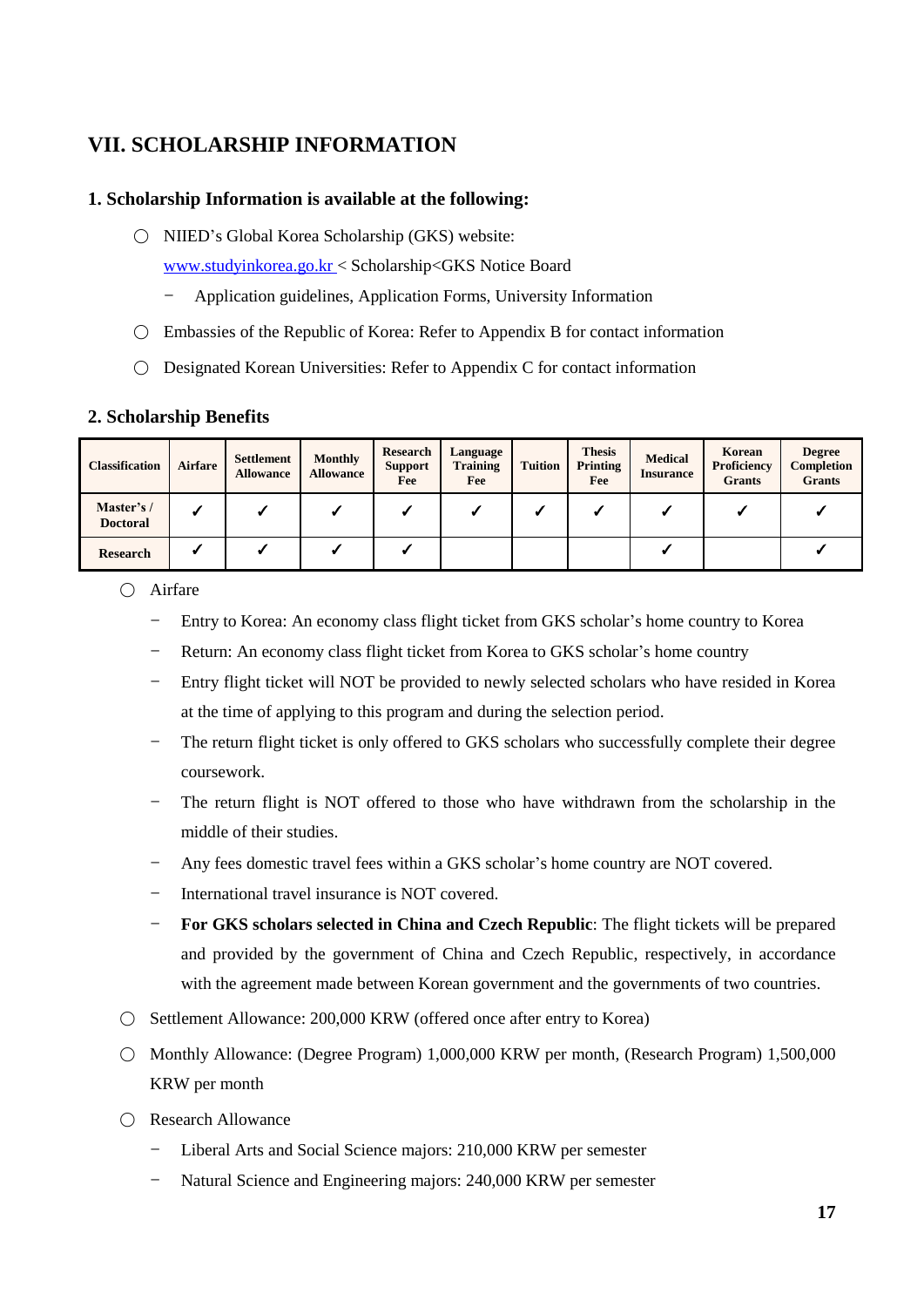- 1-Year Korean Language Training Fee: Fully covered
- Degree Program Tuition: Fully covered
	- Tuition amount covered by NIIED is maximum 5million KRW, and the amount that exceeds 5 million KRW will be covered by scholar"s university.
	- University Admission fees are waived for GKS scholars.
- Thesis (Dissertation) Printing Fee Reimbursement
	- The actual printing cost shown on the receipt will be reimbursed (receipt submission required)
	- Maximum reimbursable amount for each scholar: 500,000 KRW for Liberal Arts and Social Science majors, 800,000 KRW for Natural Science & Engineering and Arts, Music & Sports majors.
- Medical Insurance: 20,000 KRW per month
- Korean Proficiency Grants: 100,000 KRW per month
	- This special grant is given only to GKS scholars in the degree program who hold valid TOPIK level 5 or 6.
- Degree Completion Grants: 100,000 KRW (offered once)
	- Offered to GKS scholars who return to their home countries after completing their degree coursework under the scholarship program.
	- NOT offered to GKS scholars who decide to remain in Korea after completing their degree coursework

※ Korean Proficiency Grants, Korean Language Training Fee, Degree Program Tuition, and Thesis (Dissertation) Printing Fee are ONLY given to degree-pursuing scholars.

# <span id="page-23-0"></span>**VIII. PERIOD OF SCHOLARSHIP**

#### **1. Doctoral Degree Program: 4 years (2020. 9. 1. ~ 2024. 8.31.)**

- 1 year of Korean language program
- $\bigcirc$  3 years of regular degree program

#### **2. Master's Degree Program: 3 years (2020. 9. 1. ~ 2023. 8.31.)**

- 1 year of Korean language program
- 2 years of degree program

#### **3. Research Program: 6 Months (2020. 9. 1. ~ 2021. 2.28.) / 1 year (2020.9. 1. ~ 2021.8.31.)**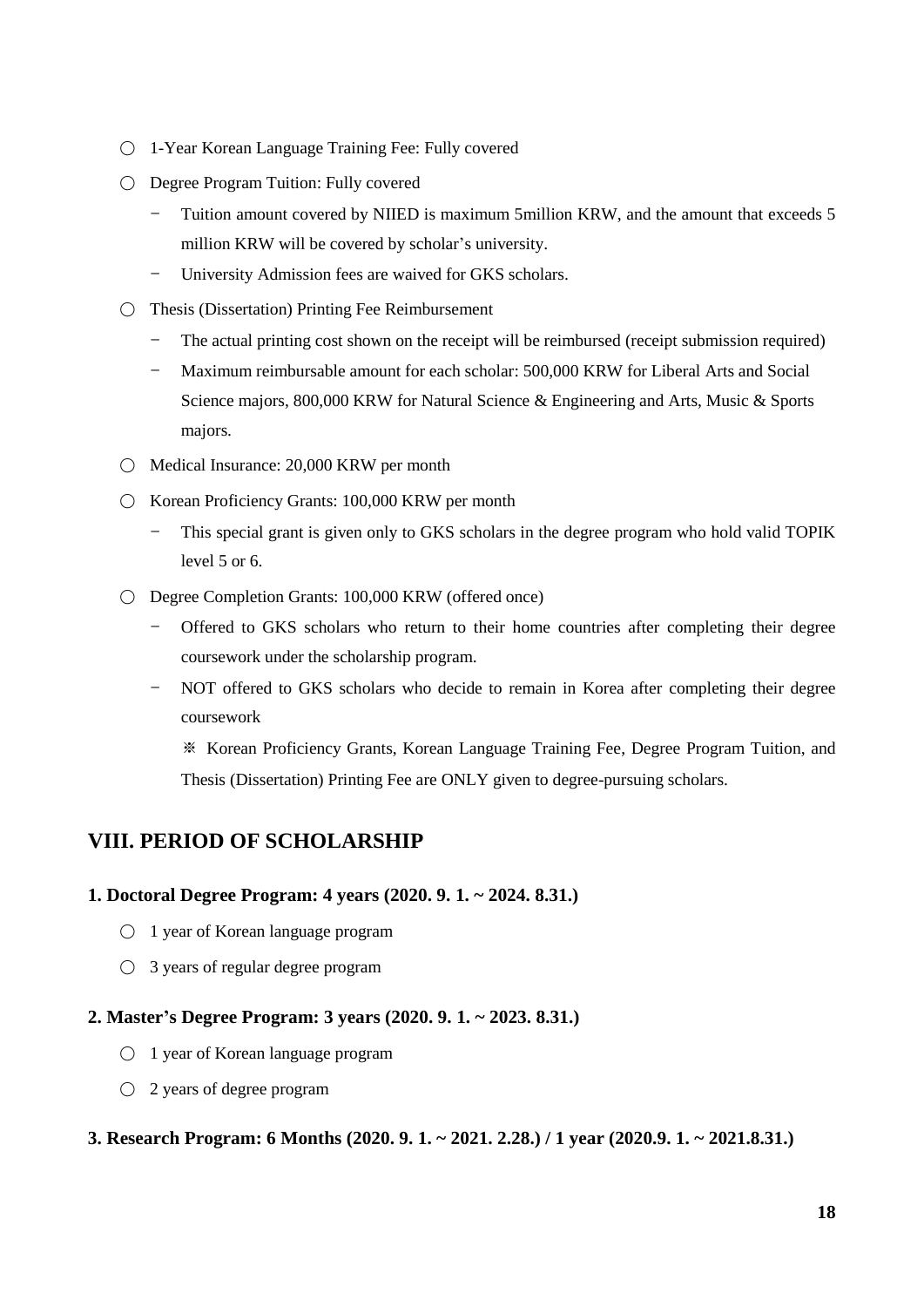#### **4. Important Notes regarding Scholarship Period**

- $\bigcirc$  The scholarship period for the degree (Master's-2years, Doctoral-3years) and research program (6months  $\sim$  1 year) cannot be extended once the scholarship is terminated.
- $\circ$  The change in period during the Korean language program will not affect the scholarship period for the degree program. In other words, even if a scholar"s language program shortens to 6months instead of a year, the scholarship period that GKS supports for his or her degree program will remain the same (2 years for Master"s degree and 3 years for Doctoral degree).
- $\bigcirc$  GKS scholars with TOPIK level 5 or 6
	- GKS scholars who have already received valid TOPIK level 5 or 6 at the time of applying are exempt from a yearlong Korean language program. Thus, the total scholarship period will be 2years for Master"s degree scholars and 3years for Doctoral degree scholars.
	- Those who receive TOPIK level 5 or 6 within the first 6months of the Korean language program will be exempt from 6-month language training and must start their degree program in the following semester. The total scholarship period for these scholars will be shortened to 2.5 years for Master"s degree scholars and 3.5years for Doctoral degree scholars.
- $\bigcirc$  Research program scholars, upon their completion of the program and before returning back to their countries, must submit their thesis or research results that include methods, data collection, and discussion of the findings as well as the academic advisor"s evaluation on scholar"s performance.

# <span id="page-24-0"></span>**IX. KOREAN LANGUAGE PROGRAM**

- All scholars, unless exempt, must take one year mandatory Korean Language Program at Korean language institutions assigned by NIIED.
- ◯ Exemption of the Korean Language Program
	- GKS scholars who have already received a valid TOPIK level 5 or 6 at the time of applying are exempt from the yearlong Korean language program and must directly enroll in degree program.
	- GKS scholars who receive TOPIK level 5 or 6 within the first 6months of the Korean language program are exempt from the subsequent 6-month language training and must start their degree program in the following semester.
	- All applicants and scholars must submit valid TOPIK certificates to NIIED.
	- If one wishes to be exempt from the Korean language program, the  $70<sup>th</sup>$  TOPIK score is the last TOPIK score one can report to NIIED to request for exemption from the Korean language program. One must submit the valid TOPIK certificate to NIIED and his or her university by end of June, 2020.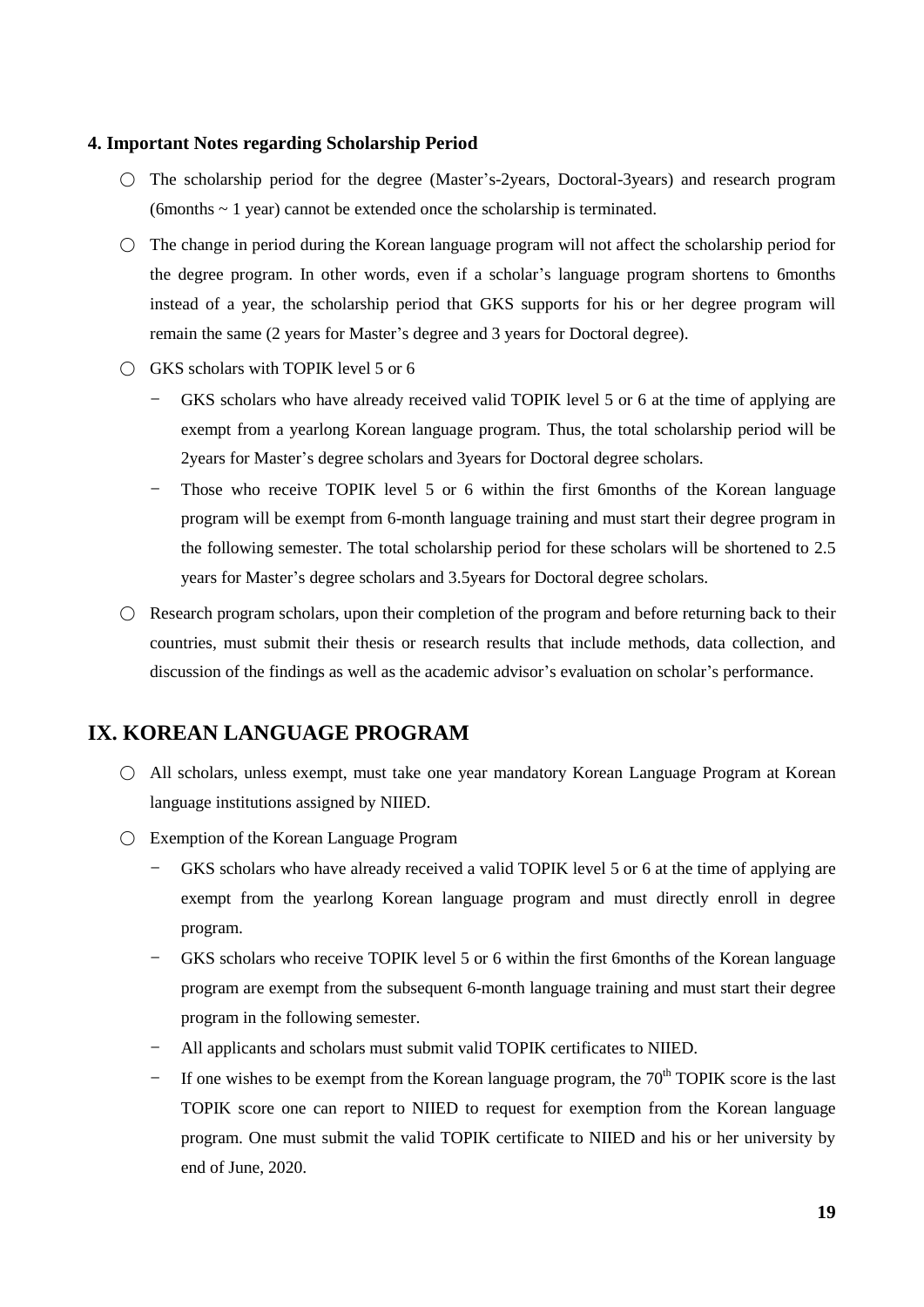- $\bigcirc$  Korean language institution is assigned to each student based on following criteria:
	- The language institution is not located in the same city as the scholar's degree pursuing university.
	- The language institution should provide a variety of Korean cultural experiences in addition to offering focused and professional Korean language training
- $\circ$  Korean language institution for each GKS scholar will be announced along with the list of finally selected GKS scholars.
- GKS scholars cannot change their assigned Korean language institutions in any case.
- $\bigcirc$  GKS scholars must live on-campus during the Korean language program.
	- Most dormitory rooms are shared with roommates.
	- Accompanying family members is strictly forbidden during the Korean language program.
	- A scholar with a valid TOPIK level 3 or above may choose to live on- or off-campus.
- $\bigcirc$  Prerequisites for proceeding to the degree program
	- **ALL GKS scholars MUST achieve at least level 3 on TOPIK by the end of one year Korean language program**, in order to proceed to the degree program.

# <span id="page-25-0"></span>**X. OTHER IMPORTANT NOTES**

#### **1. Medical Insurance**

- $\circlearrowright$  Universities and Korean language institutions will enroll in medical insurance plan on behalf of GKS scholars.
- $\bigcirc$  The medical insurance plan will be effective immediately after one's arrival in Korea.
- $\bigcirc$  The medical fees incurred during the insurance enrollment period will be reimbursed by the insurance company.
	- If a GKS scholar has to receive medical treatment, one must first pay for the medical bills and submit receipts to one's insurance company.
	- The insurance company will refund partial or full amount of the medical bills (depending on the insurance plan). It is GKS scholar"s responsibility to check the insurance terms and policies provided to the scholar when one enrolls in the insurance plan.
- $\bigcirc$  The medical insurance will not cover the expenses for dental care or chronic disease.

#### **2. Scholarship Withdrawal and Cancelation**

 $\circ$  One who withdraws from the scholarship after being selected as a GKS scholar will NOT receive degree completion grants and airfare for returning back to one"s country. However, a former GKS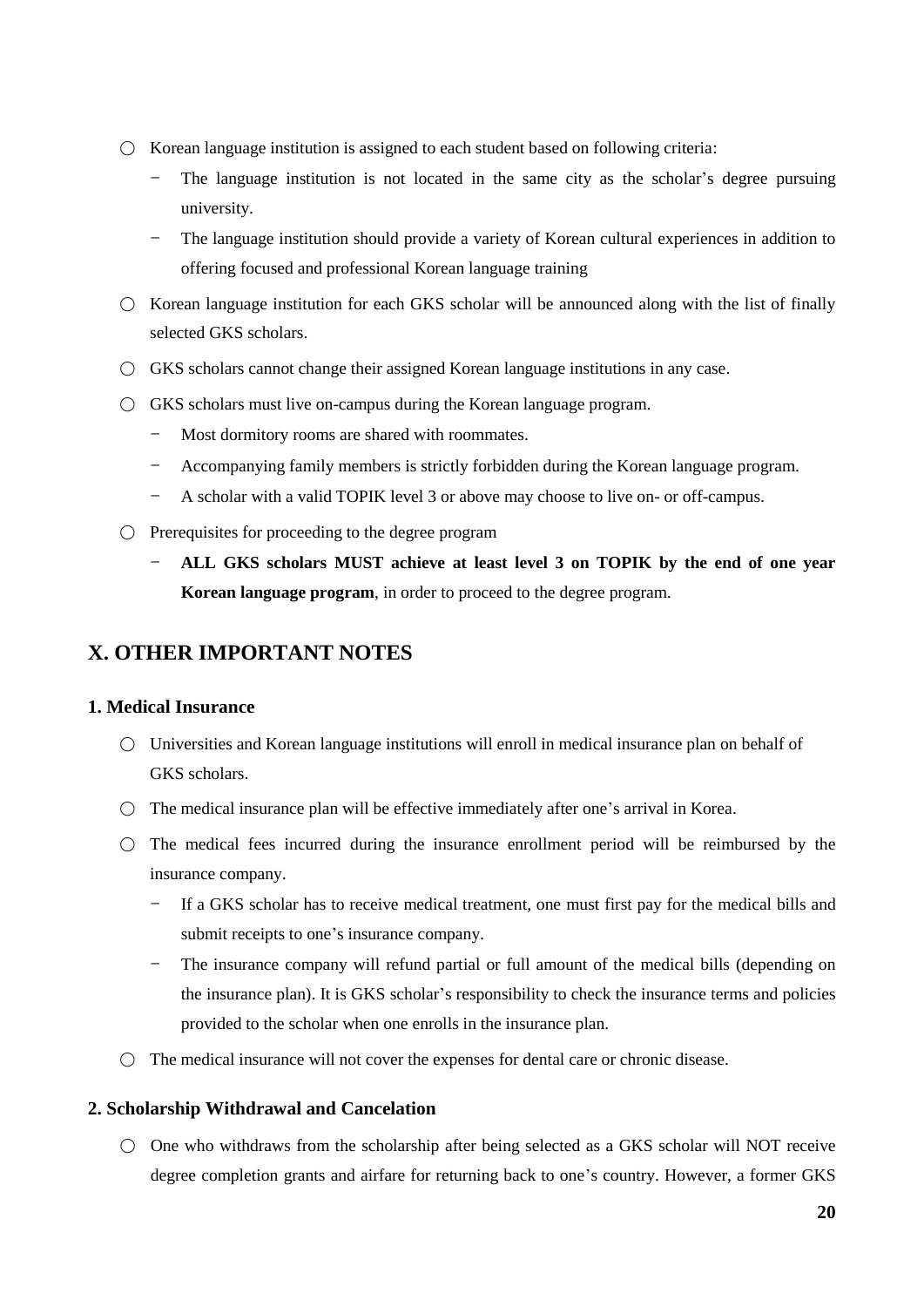scholar who forfeited scholarship due to a scholar"s failure to achieve TOPIK level 3 or above after completing Korean language program may be deemed eligible to reapply if a scholar receive TOPIK level 5 or above.

 $\bigcirc$  If a GKS scholar withdraws from the scholarship within the first 3months after entering Korea, one MUST return the full scholarship amount that he or she has received after being selected as GKS scholar. This will include the airfare from one"s home country to Korea, settlement allowance, monthly allowance, language training fees, medical insurance fees, and etc.

#### **3. Restriction on changing universities and degree**

- $\bigcirc$  Changing the university or transferring to a different university under this scholarship is NOT, in any case, permitted.
- $\bigcirc$  Changing a major may be allowed under restricted conditions including, but not limited to the following:
	- 1. With the approval from a scholar"s university and concerned departments;
	- 2. With the scholarship period unchanged (2 years for Master"s degree and 3 years for Doctoral degree).

#### **4. To applicants who are residing in Korea**

 $\circ$  If you are selected as a GKS scholar while residing in Korea, it is your responsibility to take care of all the visa matters such as visa change, extension, and etc. You will have to check with the immigration"s office ahead in order to prevent inconvenience and obstacles that may occur regarding visa issues. If a scholar has to go back to one"s country for a visa change, you will have to pay for the airfare at your own expense.

# <span id="page-26-0"></span>**XI. CONTACT INFORMATION**

#### **1. Embassies of the Republic of Korea in foreign countries: Refer to Appendix B**

#### **2. Korean Universities designated by NIIED: Refer to Appendix C**

# **3. Global Korea Scholarship Center, Dept. of Department of Higher Education Internationalization, NIIED**

- Websites: [www.studyinkorea.go.kr](http://www.studyinkorea.go.kr/) / [www.niied.go.kr](http://www.niied.go.kr/)
- Email: [kgspniied@korea.kr](mailto:kgspniied@korea.kr)

### **4. Other useful websites**

|  | Learning Korean | www.sejonghakdang.go.kr |
|--|-----------------|-------------------------|
|--|-----------------|-------------------------|